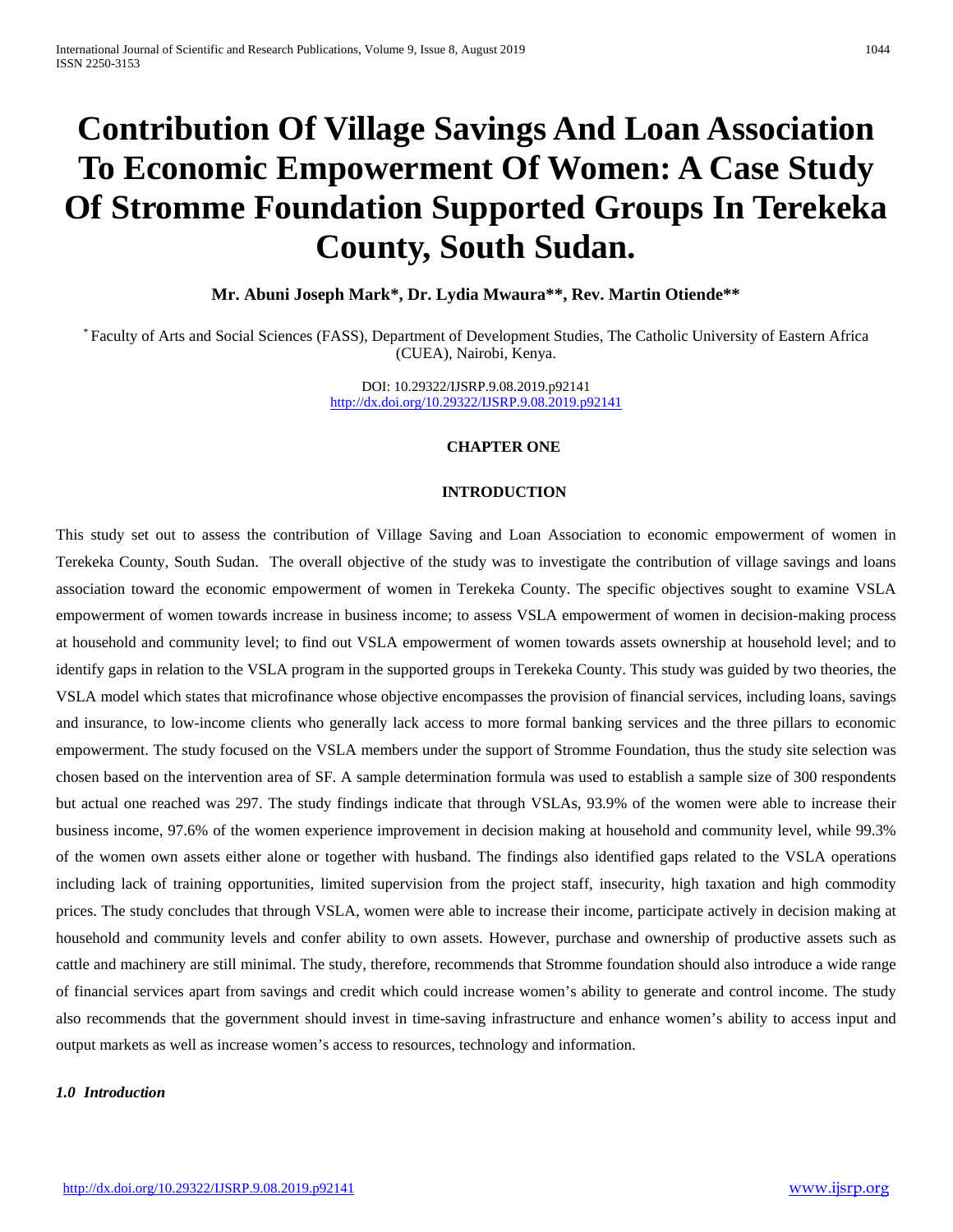Chapter one contains the study background, statement of the problem, research objectives, specific objectives, research questions, research assumptions, justification of the study, significance of the study, scope and delimitations of the study, limitation of the study, conceptual framework and operational definition of terms.

# *1.1. Background to the Study*

The problem of women's access to credit was given emphasis at the first International Women's Conference in Mexico in 1975 as part of the emerging awareness of the importance of women's productive role both for national economies and for women's rights. This led to the setting up of the Women's World Banking network and production of manuals for women's credit provision in 1976. Women's organizations world-wide set up credit and savings components both as a way of increasing women's incomes and bringing women together to address wider gender issues. From the mid-1980s, there was a mushrooming of donor, government and NGO-sponsored credit Program in the wake of the 1985 Nairobi women's conference (Mayoux, 2000).South Sudan attained independence in 2011 after two decades of brutal war with North Sudan, which ended in 2005 through signing of the Comprehensive Peace Agreement (CPA). An assessment carried out by Stromme Foundation in Terekeka County in 2012, indicated that the County has the highest poverty rate of 80% especially among women based on SF baseline assessment report in 2012. The historical background of Terekeka County also indicated that tribal conflicts and cattle rustling disrupted economic growth in the area. Thus, empowering women through a quality program of Village saving and Loan Association (VSLA) will strengthen their economic independence, occupational skills and critical thinking, this will reduce possibilities of the women in to falling back to a state of emergency. This finding resulted in the initiation of the socio-economic empowerment project which targeted 80% of women in Terekeka County from 2013-2018.

In Terekeka County, the participation of women in VSLAs has had impact basing on SF monitoring report in 2015, though there is little documentation indicating the exact extent. Women were actively participating in the VSLA program; therefore, many were able to have small business activities, and this created a positive change in household empowerment. Ability to afford household items was evident because the women were able to access credit facilities through the VSLA program, which they used to purchase household items like utensils, beds and mattresses. Consumptive expenditures and behaviors have also changed, and food accessibility enhanced through increases purchases due to women participating in VSLAs. However, the economic contribution of VSLA in relation to women economic empowerment has not been homogenous among the participating women. There are cases where the women seem to be disempowering because of increased workload, control, and misuse of loans and savings by spouses, thus plunging the women into indebtedness and erosion of the gains of economic empowerment (SF monitoring report, 2013).

#### *1.2. Statement of the Problem*

Stereotyping of women is a major cause of gender inequality according to World Food Program report (2009), further, lack of women involvement in decision-making process at household and community level and seeing women as properties in a community contributing negatively towards women empowerment. Economic empowerment can be a major concern for people who are incapable of or denied access to participating in formal sectors like owning assets and inclusivity in decision making at various levels which is very common in Terekeka. In 2009, the United Nations (U.N.) in South Sudan estimated that 60% of the people living in Terekeka County are poor and 85% are women (UNMISS, 2009) despite interventions like VSLA program by other actors, however it didn't come out clearly how the VSLA program by SF contributed towards the economic empowerment of the women.

Women in Terekeka County have long suffered powerlessness, discrimination and gender inequality in terms of access, use and ownership of vital resources despite their key role in enhancing better livelihoods at household level and development in general (UN Poverty assessment report, 2012). Based on Stromme Foundation approach, the socio-Economic empowerment project aimed at enhancing access to affordable credit for women through VSLAs, however, VSLA has had some little contribution through the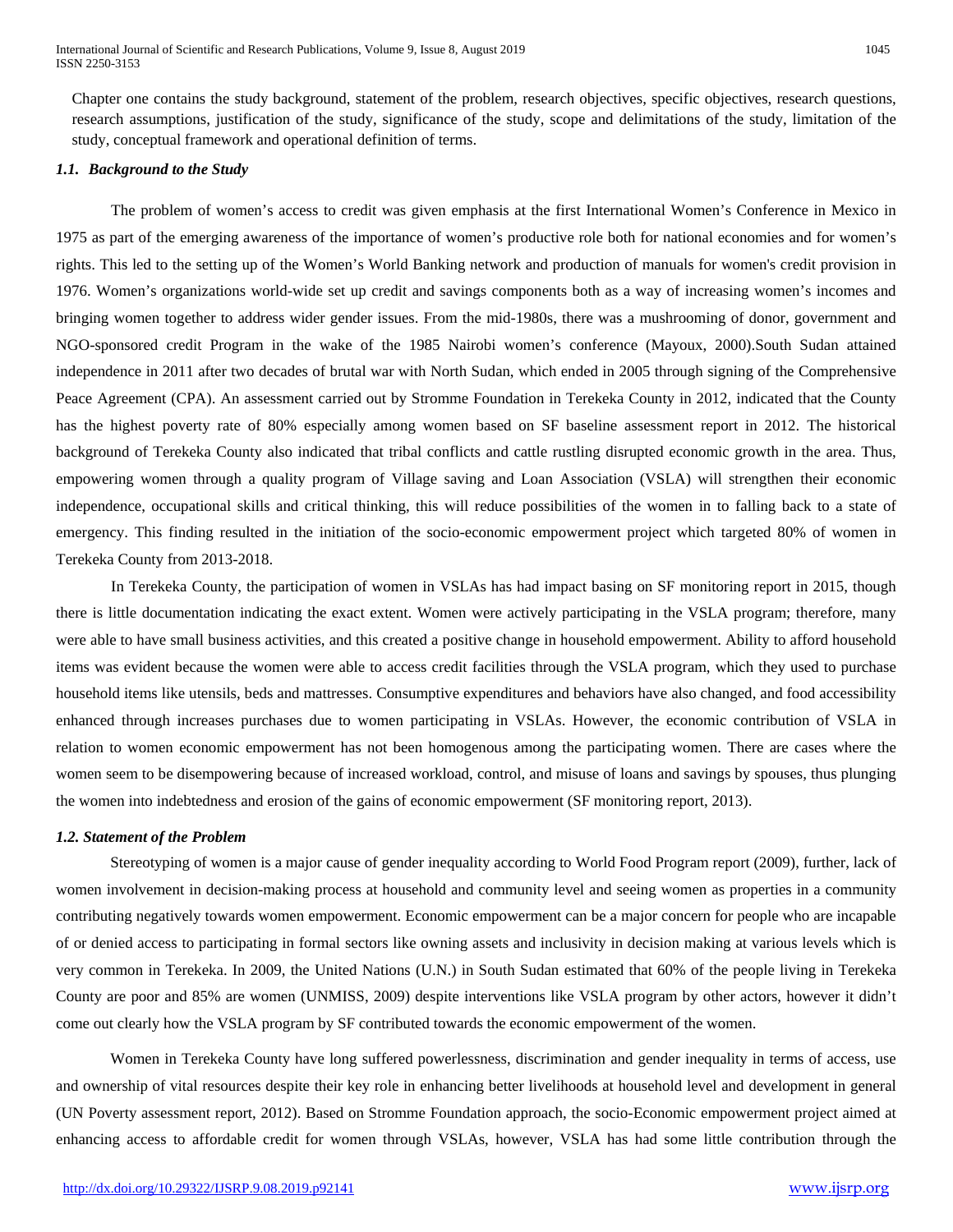monitoring reports but the exact extent to which the VSLA contributed towards the economic empowerment of the women was not clear. One of the core objectives of Village Savings and Loans Association models is to empower women in various areas like household food security, access to market, assets and leadership skills. This has however, not always been the case. Women being clients of MFIs does not mean they will automatically become empowered. Hulme (2010) made this point when he refers to the "naivety of the belief that every loan made to a woman contributes to the strengthening of the economic and social position of women". Economic empowerment is a major concern for women in the County of Terekeka because they are incapable of or denied access to actively participating in formal decision-making process. Monitoring reports by SF revealed that women members in the VSLA in Terekeka were not fully empowered economically, for example accessibility to market, education and governance, asset ownership and consumption/expenditures. The involvement of women in Village Savings and Loans Association found to be disempowering to women. Some of the negative impact of VSLA includes unchanged poverty levels, increased income inequality, increased workload, high interest rates and loan repayment, which created dependencies and barriers to sustainable local economic and social development. It is not obvious that the VSLAs empower women towards household economic stability, thus there exist great gap in knowledge as to what extent has VSLA contributed towards women economic empowerment under the SF supported groups in Terekeka.

# *1.3. Research Objectives*

# *1.3.0. General Objective*

To investigate the contribution of village savings and loans association toward the economic empowerment of women in Terekeka County.

# *1.3.1. Specific Objectives*

- 1) To examine the extent to which VSLA have influenced empowerment of women towards increase in business income level in Terekeka County.
- 2) To establish the extent to which VSLA have empowered women in decision-making at household and community levels in Terekeka County.
- 3) To determine the relationship between involvement in VSLA and assets ownership in the household by women in Terekeka County.
- 4) To identify gaps associated with VSLA program in the supported groups.

# *1.3.2. Research Questions*

- 1. To what extent has VSLA empowered women towards increase in business income at household level in Terekeka County?
- 2. What do VSLA empower women towards inclusive decision-making at household and community level in Terekeka County?
- 3. What do VSLA empower women towards asset ownership at household level in Terekeka County?
- 4. What are the challenges experienced by VSLA members in Terekeka County?

# *1.4. Research Assumptions.*

This study assumes that women who participate in VSLA had some benefit and there is direct linkage between women benefiting from the Village Savings and Loans Associations and their ability or inability to ensure household economic empowerment like increase in business income, improved decision making at various levels and ownership of resources such as cattle. The other study assumption was that women participating in the VSLAs would be willing to give information on how individuals in the groups have benefitted in enhancing their livelihoods. It was further assumed that the responses given by the women were accurate and a true reflection of the influence of VSLA in empowering women economically towards better livelihoods.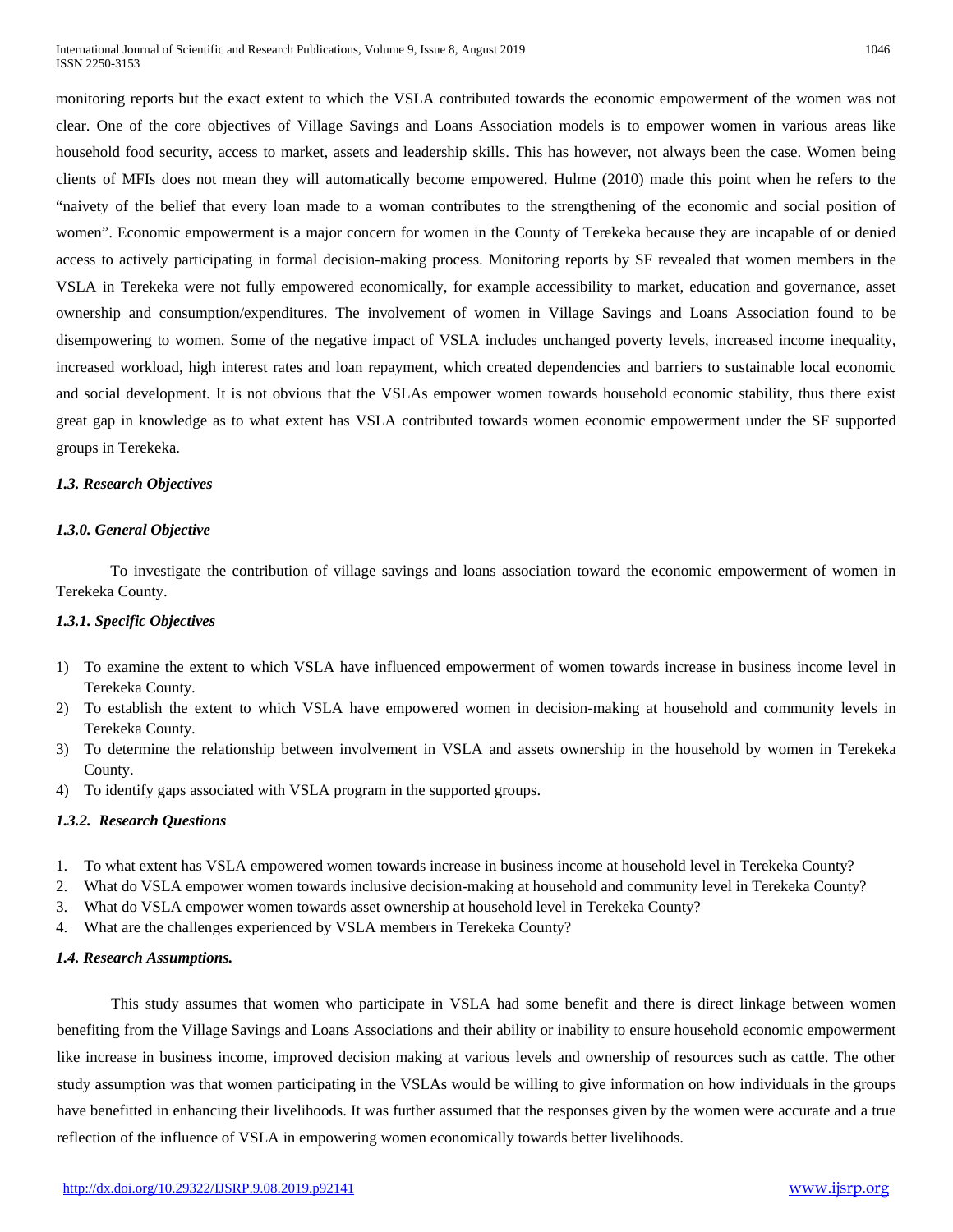#### *1.5. Justification of the Study*

The study has contributed to the body of knowledge on the influence of VSLA with emphasis on its economic contribution towards women empowerment and poverty reduction. Sharing of the result of this study with the government authorities basically to inform VSLA management policy in the country especially the directorate of cooperative and rural development contributing to improved policies for better credit accessibility and utilization for informal savings groups. Further, the study aimed at informing Stromme Foundation, other NGOs and donors in improving the VSLA practices in the state as well as the whole country towards effective operation of the VSLA methodology.

#### *1.6. Significance of the Study*

It is anticipated that the results of this study have provided documented evidence on the milestones made by the VSLAs of the Sustainable Development Goal (SDG): Promoting Gender Equality and Women Economic Empowerment for enhanced household income, in rural South Sudan with specific focus on Terekeka County. Moreover, the researcher hopes that the study has provided opportunities for development practitioners and existing micro-financial institutions targeting the rural poor to make informed decisions on how best to empower the rural women economically. This is expected to have enabled the development practitioners to establish workable models that would ensure sustainable women economic empowerment towards increased income, asset ownership and increased decision-making level. The researcher hopes the study has contributed to the existing body of knowledge on socioeconomic protection and empowerment models by the government targeting the rural poor. Finally, researcher look forward to the study to offer suggestions for improvement of VSLAs and recommend areas that would demand further inquiry.

# *1.7. Scope and Delimitations of the Study*

The study was conducted in 2018 and the scope of this study was limited in terms of coverage and depth owing to financial and time resources availability. The research focus was limited to VSLA members only as a microfinance model and Terekeka County in terms of area coverage. On the other hand, VSLA is a group business however, this study examined empowerment at individual members' level, and it did not cover the collective economic empowerment status of the non-association members. The other aspect not covered in this study was the sustainability of the saving groups.

#### *1.8. Limitations of the Study*

This study was limited by the fact that very little literature exists on the milestones so far made by the Village Savings and Loans Associations in empowering women towards ensuring economic empowerment. This was overcome by keenly perusing through literature on women economic empowerment to get the relationship between the VSLA and economic empowerment. Furthermore, the study was limited by the extent to which the findings of the study could be generalized beyond the study area. This was however overcome by the fact that the VSLA methodology is uniform and women's economic empowerment is a common phenomenon, hence findings was generalized based on VSLA having the same principal of operations. Another limitation was that it was not possible to link all the milestones made on women economic empowerment towards ensuring increase in business income, inclusive decision making process and increased ownership of assets at household level in the study area to Village Savings and Loans Associations since there were other microfinance initiatives that promote women's well-being. This was overcome by limiting the question to VSLA and ensuring that the milestones were not a contribution of other microfinance initiatives.

#### *1.9. Conceptual Framework*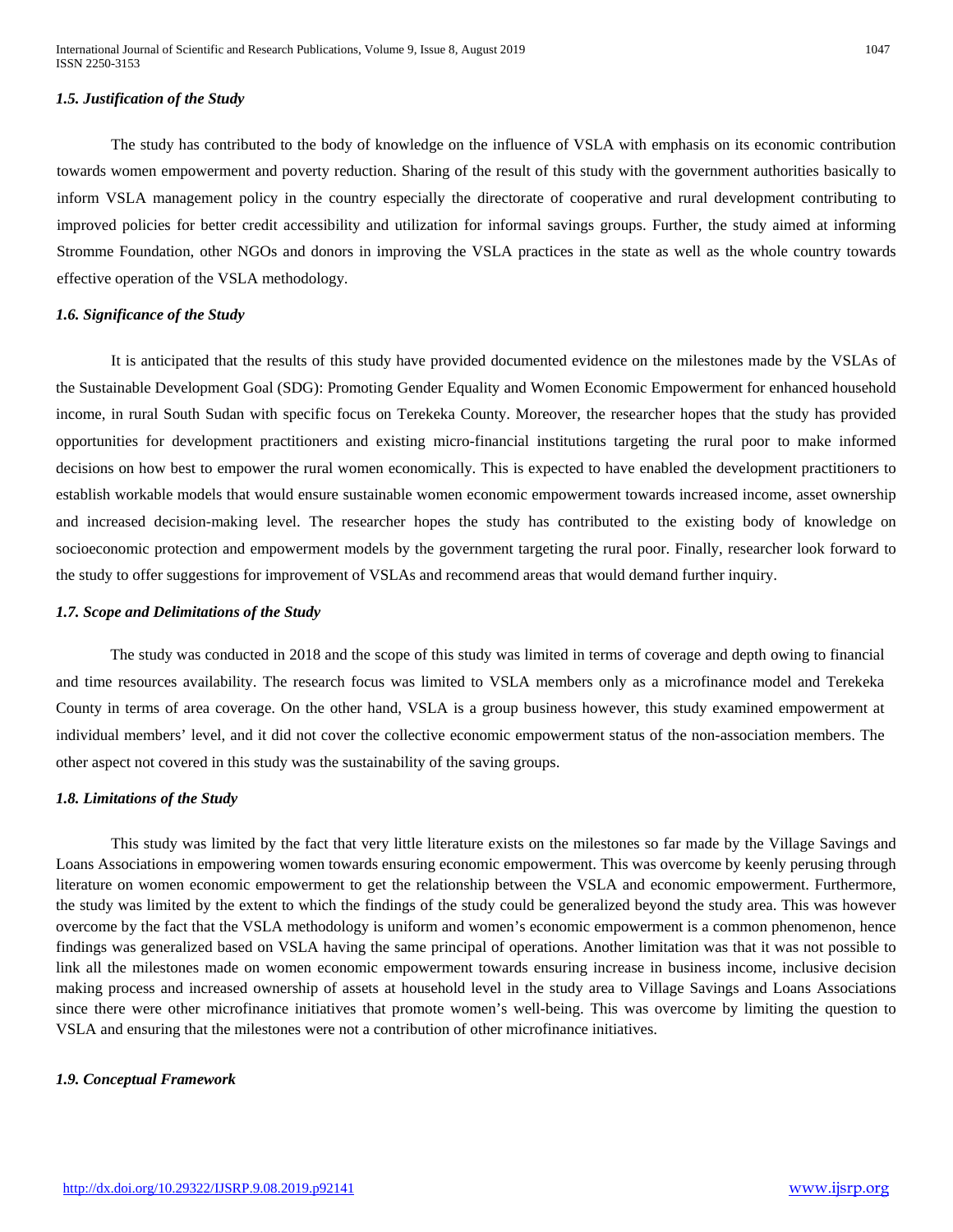The conceptual framework adapted from the conceptual microfinance impact model (Sebstad, 1995). Women's membership in village saving and loan associations intervention improves their empowerment status. Improvement in economic empowerment status by women in the VSLA manifested through increase in business income because of accessing market, increased participation in household and community decision making and increase in asset ownership. Further, increase in income because of accessing market seen through scale up in small business, ability to buy and transport goods and ability to determine business profitability. Increase in household assets and ownership by women seen through enhanced purchasing power and inclusive-decision-making through increase in knowledge and communication skills and ability to participate actively in discussions at the household and community levels. Women economic empowerment through village saving and loan associations, among others, can be influenced by political environment, security situation and economic environment. Women participation in village saving and loan association can improve their saving and loan use behavior.



*Figure 1:Relationship between VSLA and women economic empowerment*.

# *1.10. Operational Definition of* Terms

Assets: An asset here means a resource with economic value that women in the VSLA owns, more importantly ownership by women themselves not by their husbands or any male members of their community or family.

**Decision-making:** refers to women VSLA members' ability to make independent decisions at household and community levels without interference from their husbands or male counterparts.

**Economic empowerment**: This refers to ability of women to participate in, contribute to and benefit from growth processes in ways that recognize the value of their contributions, respect their dignity and make it possible to own business that results to increased income for women, make own decisions and ability to own assets in their names.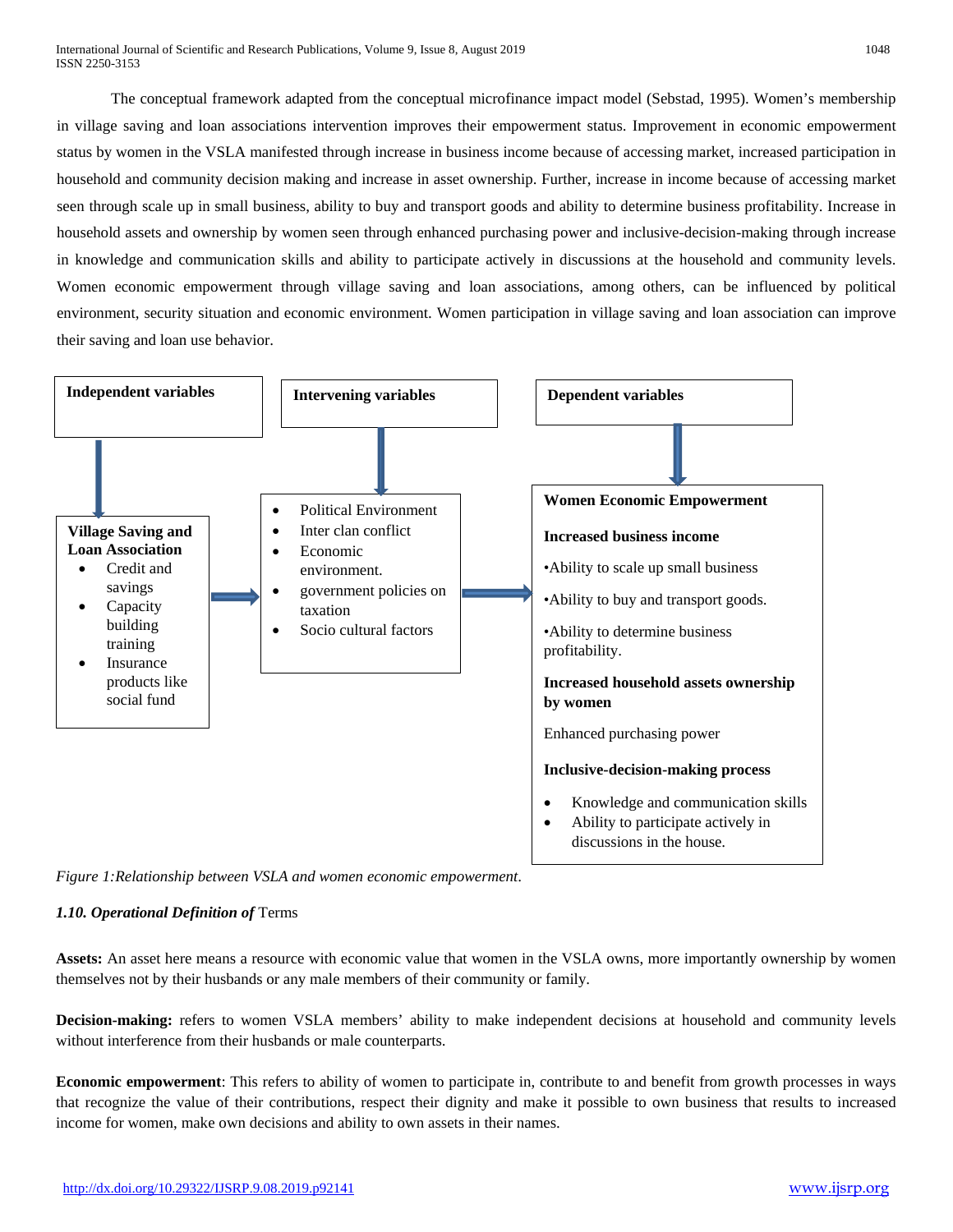International Journal of Scientific and Research Publications, Volume 9, Issue 8, August 2019 1049 ISSN 2250-3153

**Empowerment**: Empowerment means access to basic needs like food, shelter, clothing, confidence gaining which is, associated with success in life for example women able to make informed decisions alone without their husbands or men interference, able to own assets by themselves not in the name of their husbands or men and have income increased because of the businesses they engage in.

**Income:** Income in this study refers to ability of the VSLA women members to increase the amount of money they get as a result of establishing small business from the loan borrowed from the savings.

**Village Savings and Loans Association**: in this study, it means group of women coming together in 15-30 members with 80% women to save. The purpose of the saving is to raise fund for the group to loan out among members for the purposes of business and share out the money at the end of every year.

**Women's Economic empowerment**: Women's economic empowerment in this study refers to the ability for women to enjoy their right to control and benefit from resources they own like assets, ability to increase their income and make independent decisions at household and community level.

#### **CHAPTER TWO**

#### **Literature review**

This chapter has three main sections: a critical review of the relevant theories, a review of empirical studies from global to regional, national and local levels. It ends with highlighting of the arising research gaps from the reviews and a chapter summary.

#### *2.1. Critical Review of Relevant Theories.*

 This study was guided by an interweave of two models. The first one was the Village Savings and Loans Association model, which according to Daley (2010), is a microfinance model whose objective encompasses the provision of financial services, including loans, savings and insurance, to low-income clients who mainly lack access to more formal banking services. The strength and success of VSLA lies in its ability to empower people to work their own way out of the poverty trap economically while avoiding dependency and the 'hand out' shame of conditional aid. An assessment conducted by FAO in 2005 on women empowerment observes that closing the gender gap in economic empowerment or increasing women's contribution to increased income, asset acquisition and decision making process by providing equal access to resources and opportunities could reduce the level of poverty in the world by 12 to 17 per cent, or by 100 to 150 million people. Women need increased access to financial services and labor markets, and the right to own land and property in order to increase their economic productivity and secure their basic human rights according to Daley (2010). The second model, key to this study, is the three pillars to economic empowerment originated and modified by Mercy Corps in 2009 in Vietnam. According to this model, for a household or community to be economically empowered, it must sustainably participate in the increased income, access to assets and constructive decision-making process at all levels. These qualities are interrelated, and all are necessary for long-term women economic empowerment. For example, having ample availability of assets is not enough for living a healthy and productive life unless one has both the financial access to the income and knowledge. In this study, therefore, the question is, do Village Savings and Loans Associations model empower the women economically towards the three pillars of income, access to assets and decision-making process.

#### *2.2. Empowerment of women by VSLAs in increasing business income*

Rogaly (1999) in an empowerment theory support that in sub-Saharan Africa, VSLA has positive benefits for the poor but not for the poorest, helping the poor to manage the money they have but not directly or sufficiently increasing income and empowering women. Money spent on VSLAs could be better used for other interventions and a case example in supporting large labor-intensive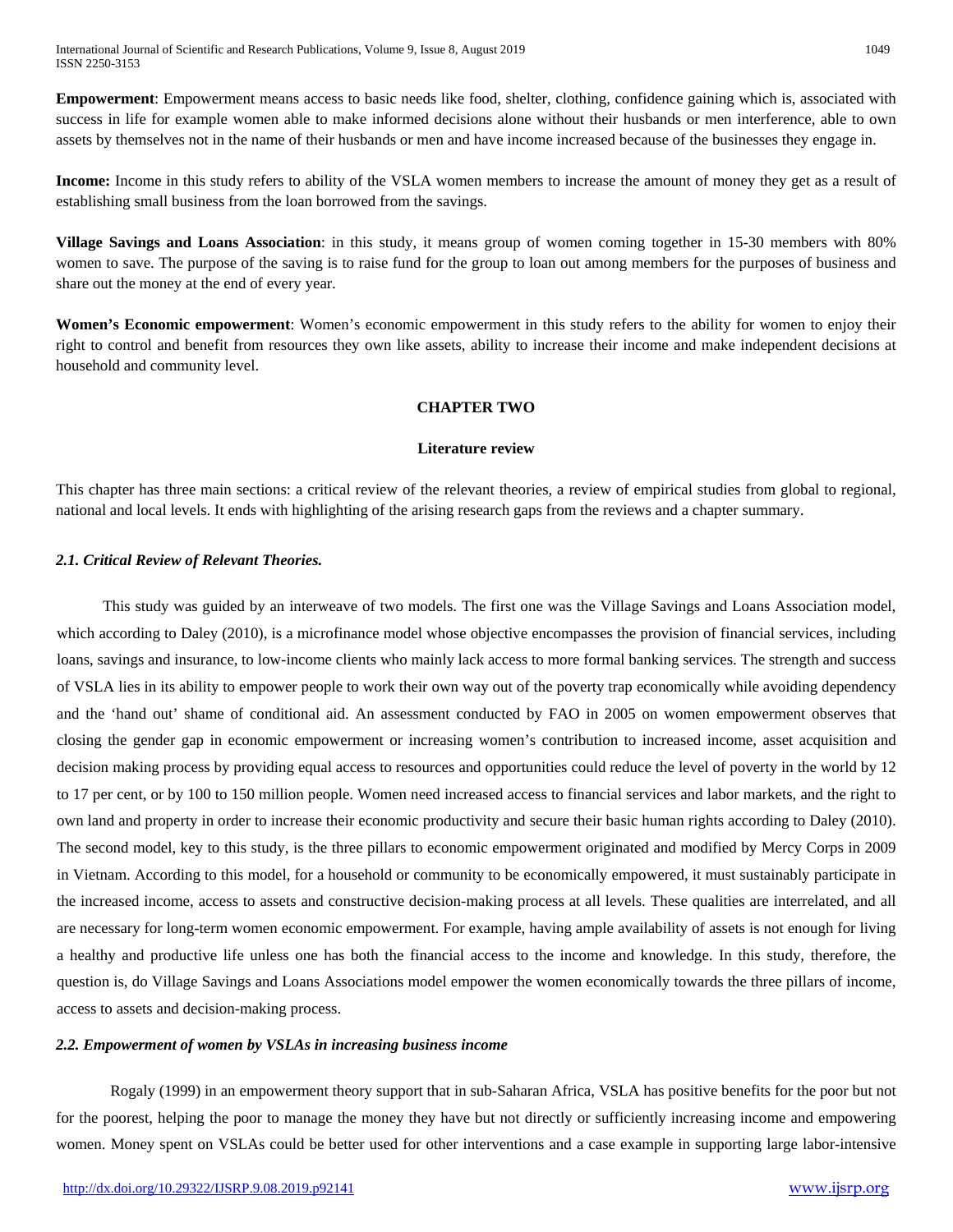industries for job creation is much less effective as an anti-poverty resource than simultaneous efforts that combine microfinance, health and education. Rutherford (2017) point out that negative impacts, such as the exploitation of women, unchanged poverty levels, increased income inequality, increased workloads, high interest rates and loan repayment, creating dependencies, and creating barriers to sustainable local economic and social development. Duflo (2015)in an empowerment message pointed out that women "empowerment" has increasingly become a policy goal, both as an end to itself and to achieving other development goals and further urged that intra household bargaining power has exogenous increases in female share of income at household level and was attributed to provision of free space for women to express themselves fully in relation to their preferences, thus empowerment.

Thomas (2012) indicated that empowerment is related to change and VSLA has changed women status socially, economically and politically. Village Saving and Loan Association is a mechanism of provision of credit to the poorest of the poor on a group liability basis instead of any collateral and this finding concurs with the views of (Littlefield, 2008) that microfinance clients around the world demonstrates access to financial services which enables poor people to increase their household incomes further ensuring women economic empowerment. Mayoux (2000) discussed that women in developing countries have faced many difficulties in delivering on this role of women empowerment because of inadequate credit facilities, however women participation in many economic activities at household and community level like marketing has to some extent contributed positively towards income increase. Mayoux (2000) study in Vietnam indicated that there was a considerable expansion in the share of female owned enterprises from around 20% in the 1990 to around 45% in 2009 of which 1% increase attributed to being in VSLA groups.

Women make up approximately 43% of the business market force in developing countries, ranging from 20% in Latin America to 50% in Africa and Asia and women are primarily responsible for financial activities, particularly of small businesses to gain income yet throughout the developing world, women in business and financial sector have access to fewer businesses compared to men based on CARE result impact study in Zambia in 2009. Programs aiming to increase market value productivity need to determine women's roles in financial services, marketing and service provision in order to increase their income level and participation in market labor force. Study conducted by CARE in Zimbabwe in 2009 indicated that women lives have completely changed after joining the saving groups due to increase in business income, 80% of the group members have small businesses and use part of the income earned to buy food and other household items at home. Women participation in income generating activities had some negative impact like gender based related violence especially when their financial support is very minimal as seen by their male counter parts because of VSLA according to World Bank/FAO/IFAD joint assessment in 2009 in Uganda.

Data from Ethiopia shows significant difference in household income increase among the VSLA operating groups in the evaluation report OXFAM in 2011, with additional analysis showing that female client households were more successful in maintaining quality business with high profitability. In Kenya, micro-savings impacts report by CARE in 2008 suggest that household income increased significantly for women clients participating in the VSLA because they were so much engaged in small business activities, which was attributed to the availability of the loans fund from the saving. Pronyk (2009)pointed out that increasing access to and use of quality financial products and services is essential to inclusive economic growth and poverty reduction because of increase in income at household and community level and further shows that when women participate in the financial market system, they are better able to manage risk, start or invest in a business, and fund large expenditures like education or a home improvement.

Dean (2012) stated that women have less access to income because of lack of credit and access to information related to market opportunities, therefore they are less likely to benefit from entrepreneurship and extension services, and therefore they have less access to improved technologies in business ideas. Educational achievement for most women in Terekeka was low and tends to lack skills for running small business, good record keeping, profit and loss information and these contributed negatively towards increase in business income. Such constraints are not only costly to business profitability but also to economic growth. If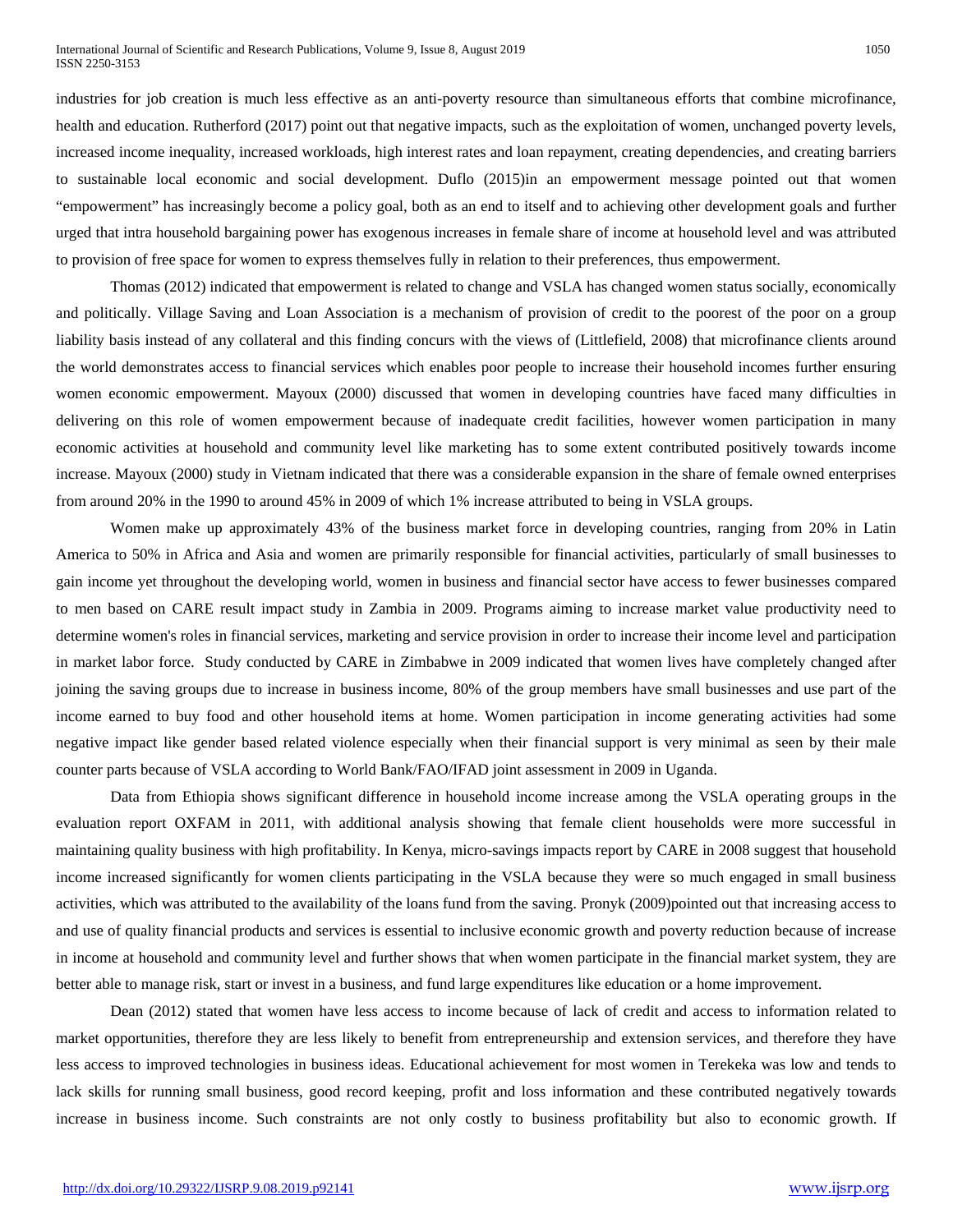businesspersons in South Sudan and Terekeka had the same access to skills and training knowledge, education, and experience as their male counterparts, their business sizes, profitability and incomes would increase profitably. Study conducted by CARE in Terekeka in 2010 indicated that increasing women's incomes has a disproportionate effect on household economic empowerment compared to increasing men's incomes. Women tend to spend their income earned from various sources like business on food, education, and other productive means.

#### *2.2.2. Empowerment of women by the VSLAs in decision-making process at household and community levels.*

Holme (2010) argued that women are mostly involved in repetitive and monotonous household work irrespective of the fact that they share most of family responsibilities and perform a wide range of duties in and outside home. On the other hand, men perform activities, which require skills, but there is a gap which shows a clear, although slow shift of stereotype sex roles. In early societies, decision making was predominantly done by men, mainly considered the breadwinner in the family. With modernization and education, women have been empowered to make the best use of human and nonhuman resources in management of the family with respect to efficient use of time, energy and working women were found according to (Holme, 2010) to be involved more in household decision making process. Holme (2010) further pointed out that in Tanzania, one male stakeholder interviewed said that women in Tanzania "want to be submissive to fit the requirements of a 'good wife,' as explained by priest on her wedding day." He added that because of this, women give all their decision-making power to their husband. Another stakeholder from Ghana which appeared on Ghana daily mail in 2011 noted a pervasive "cultural challenge, where men were seen as superior and women as subset." This stakeholder said that women must work extra hard to be heard. "Even in the house have to do all the cooking and cleaning," she said. "Ghana is too much of a male-dominated society and is not yet at the level where men appreciate women as career women. The Beijing conference, held in Beijing (China) in 2015, known as the Platform for Action, dubbed women in power and decision-making process and it made two essential commitments to change, it called for measures to ensure women's equal access to and full participation in power structures and decision making through reserving seats or candidacies for women in various forums including VSLA and the Platform urged steps to increase women's participation including leadership roles, this further led to scaling up training on leadership, public speaking and political campaigning, for instance, grooms women to compete, win and be good leaders who can inspire others(Cheston, 2016).

 In a study conducted in Haiti, Malawi and Nigeria by the United Nation Capital Development Fund (UNCDF) in 2004, selfesteem, decision making at household level, decision making at enterprise level and decision making on the use of program loans are used as indicators of empowerment. Cheston (2016) also suggested individuals' control over resources, involvement in household and community decision-making, levels of participation in community activities and social networks and electoral participation as indicators of empowerment. Women's ability to influence or make decisions that affect their lives and their future choice is considered as one of the principal components of empowerment. It is much less clear, however, what types of decision and what degree of influence is classified as empowerment in different contexts. Cheston (2002) in a study on women's empowerment in Nepal shows 68% of women experience an increased confidence in their decision-making roles. This confidence increase in the decision-making process is in the areas of family planning, child marriage, buying and selling property, and sending their daughters to school.

 Study conducted in Nepal by Global Micro finance in 2014, as in most parts of South Asia, women commonly have less power and autonomy than men in making decisions about their own health care. Moreover, women often have unequal access to food, education, and health care, limited opportunities to earn incomes, restricted access to, and control over productive resources, and very few effective legal rights Women's autonomy in decision making is associated with ethnicity, deprivation level, urban/rural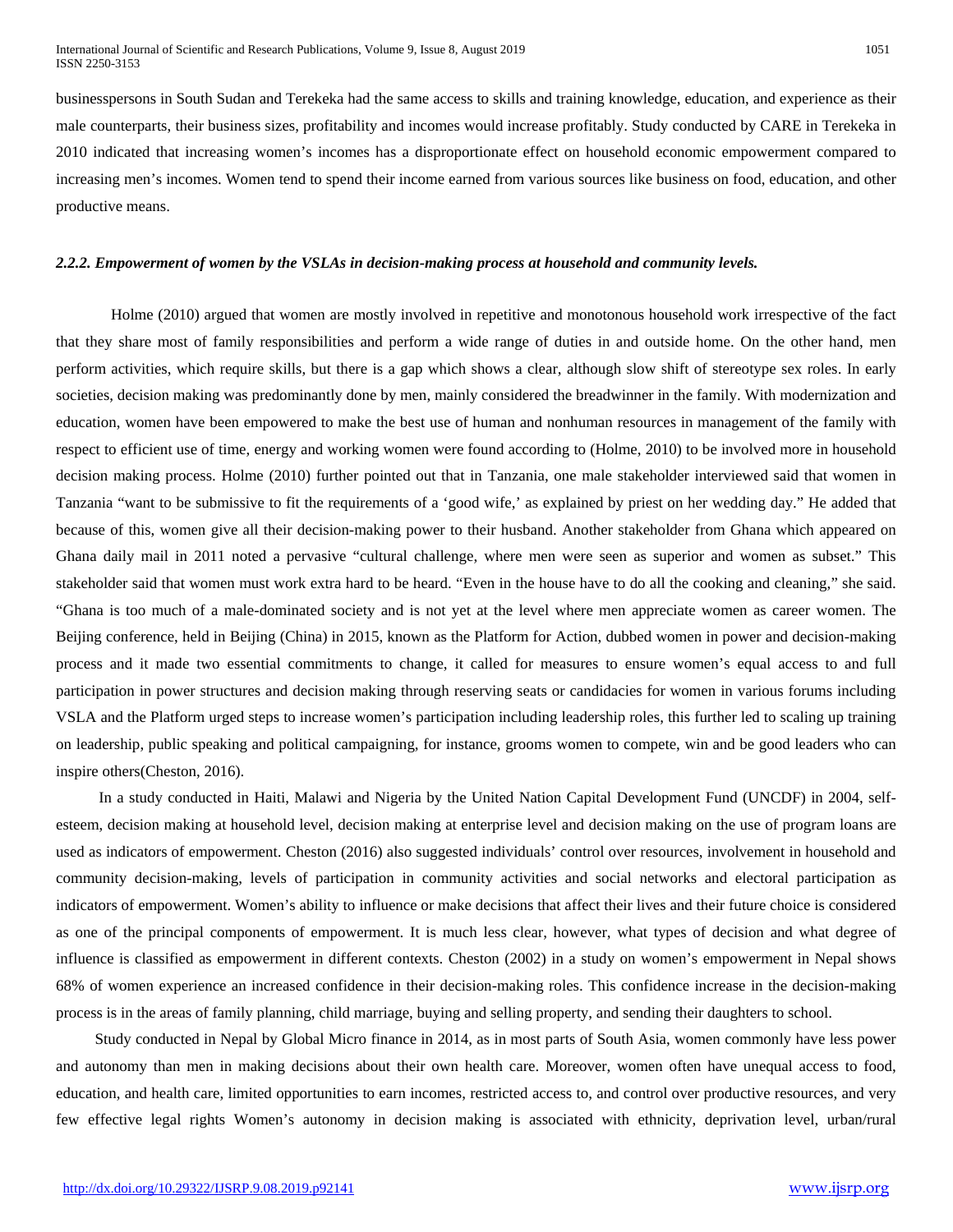classification, education, and number of living children. Nepalese women are further disadvantaged by a lack of awareness of opportunities and their legal rights (Cheston, 2016). Scott (2016) showed that overall, women's participation in the decision-making process is critical when assessing women's empowerment, gender equality, and other developmental goals.

A study done in Uganda (Wakiso) in 2004 suggests that VSLA contributes to a women's decision-making power at both community and household levels. This is considered a symptom of status within the household and controls in their economic businesses as much as an impact of VSLA and it confirms that women's decision making in the household was increased as women were able to support their husbands because of the small business created from the VSLA loans. Study conducted by (Rogaly, 1999) shows that members in the VSLA groups were able to learn leadership skills to the point of formulation of councils and ministries in the local community settings in Tanzania and this has given women to monitor progress through relevant governance indicators, gives women responsibilities for planning, making decisions, recommending policies, and coordinating empowerment efforts and this allocation of responsibility has been useful in initiating adjustments to laws and national plans to include a gender component in decision making at various levels. The Small Enterprise network study done in 2000 in Mozambique suggested positive contribution of VSLA towards women involvement in decision level at household by 60% because of the financial support they offer at household. In South Sudan especially in Terekeka County, women are less important in major decision-making process and thus not involved by men, over 90% of the decisions a household and community level are done by men without seeking consents from the women according to the UNDP, 2011 report. The high rate of illiteracy in Terekeka County especially among women causes immense vulnerability through exclusion by men in major areas of concern. Girls married at tender age, are without access to decision-making, and are denied their basic human rights as citizens. Impact evaluation report by Norwegian People Aid, 2004 revealed that Women's ability to make household decisions is enhanced while contributing financially. Traditionally, women in Terekeka not expected to participate in any activities that will make them contribute ideas and even in community meetings, they are supposed to keep quiet and sit behind unless permitted by the men.

#### *2.2.3. Empowerment of women by VSLAs in assets ownership.*

Panetta (2010) stated that in East Africa (Ethiopia, Tanzania, Rwanda, and Kenya) Village Savings and Loans Associations contributed immensely to household access to assets like cattle, goats, sheep, chicken, agricultural tools. Evidence from Tanzania suggests that participation in the Village Savings and Credit Association is associated with a significant positive increase in number and ownership of assets by women. Evidence from Rwanda shows that women participation in the Red Cross credit program is associated with a significant positive increase in ownership of assets like cattle by women. Hashemi (2012) indicated that women participating in the groups have increased ownership of property and assets at the household level compared to members who are not participating in groups. Mayoux (2000) show that the households of VSLA clients especially women have, on average, better empowerment status through asset ownership compared to non-client households but on contrary, a study by (Conner, 2010) in Tanzania reveals VSLA participation has little effect on asset ownership by women, but has a substantial positive impact on quality, evident through an increase in assets numbers and further shows participating members in the VSLA group have their productive asset base ownership by women (linked mainly to household items) increased compared to non-participating members.

According to Corner (2012), Poor women participating in VSLA invest in income generating activities that increase their economic security, provide more assets for their families and this has positive contributions towards the happiness of their husbands leading to respect of views of the women hence 60% of the women able to own many assets like land, shops and business in their names without spouse complaints. Corner (2010) further note that participation in VSLA has a substantial positive impact on assets acquisition and ownership by women. It can be deduced that participation in VSLA has empowered women towards ownership of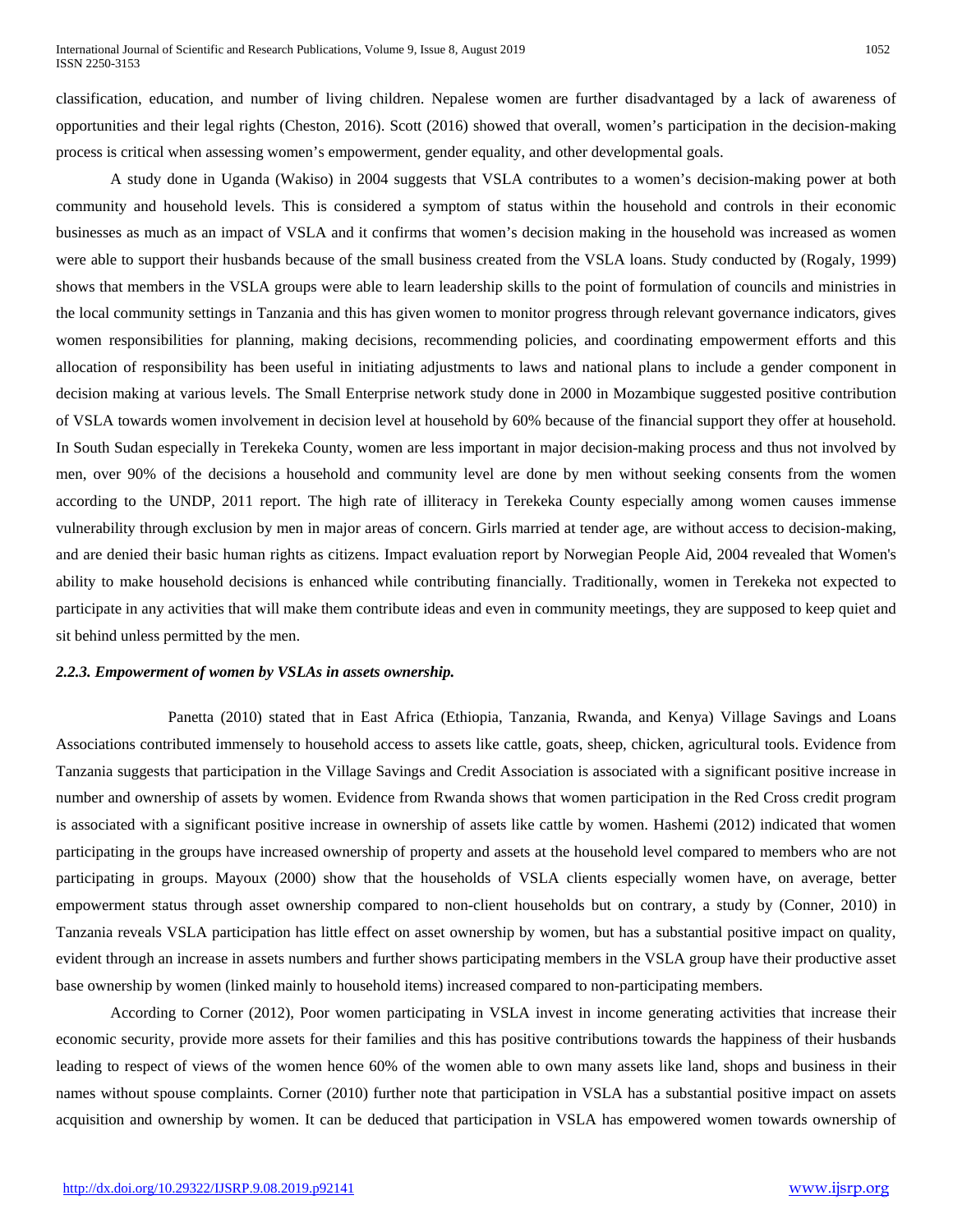assets in the household. Also supporting this view from Tanzania indicated that women participation in the Village Savings and Credit Association significantly had positive increase in asset ownership because of enhanced financial ability (Holme, 2010).In South Sudan, women are less likely than men to own and control assets, especially productive assets based on the impact assessment done by CARE in 2011, this is associated with culture where men do most of the work, provide for their wives and own most of the assets. In South Sudan, most of the productive assets are owned by men according to study done by FAO in 2014 and this ownership of assets by men attributed to practices in the area as men are considered to be heads of household and have the right for everything at home and women have to listen to them without any question. SF baseline assessment report in 2012 show that women are the most vulnerable groups in Terekeka with less than 5% ownership of assets at household level. Men own most of the assets at home, as women have no right in everything, they are only married to take care of the domestic work like grazing cattle, cooking, looking after the children. Goetz (2009) Critics, by contrast, claimed that women's loans often controlled and invested by male relatives and thus losing control of resources by women, this undermine household survival strategies, forcing women to mobilize repayment funds from resources which would otherwise be used for consumption or saving purposes or in some cases to borrow more money from other sources, thus falling into vicious cycles of debt. Accordingly, loans given to women do little to alter their subordinate position within the household and may lead to heightened levels of violence against women due to conflicts over control of resources and decision making at various levels.

# *2.2.5. Chapter summary*

The literature review shows mixed impact of VSLA towards women economic empowerment. Several studies revealed that women were empowered by participating in the VSLA groups through increasing business income, asset ownership by women and inclusive decision making at home and in the community. However, on the other hand, studies in the literature also revealed that there was no significant increase in business income, asset ownership and inclusive decision making of women through participating in the VSLA groups. Studies done in Terekeka County did not bring out and direct contribution of VSLA towards women economic empowerment in terms of business income increase, asset ownership and inclusive decision-making. Women in Development Service (2005) Recognition of Saving-led approaches is at global stage as one of the most effective means of reaching poor rural households and especially women. This has a potential of improving the household incomes and empowering the women economically. With the improved income, women will be able to ensure availability, access, proper utilization and buffer their resilience to adverse negative conditions. The number of VSLAs as a form of microfinance institutions has increased across the globe, so has an interest in understanding the nature of the clients and how program participation influence them. Although impact studies face a variety of methodological limitations, numerous studies have found substantial positive impacts of participation in microfinance programs, specifically in the areas of eradicating poverty, promoting children's education, improving health outcomes for women and children and empowering women (Conner, 2010).

#### **CHAPTER THREE**

#### **RESEARCH DESIGN AND METHODOLOGY**

This chapter discusses comprehensively how data were sourced, processed, analyzed interpreted and presented to meet the research objectives. The chapter dwells on research design, the site description, study and target population, the sample size and sampling procedures, description of data collection instruments and methods of data collection used, measures taken to maintain validity and reliability, data analysis techniques and ethical considerations in the study.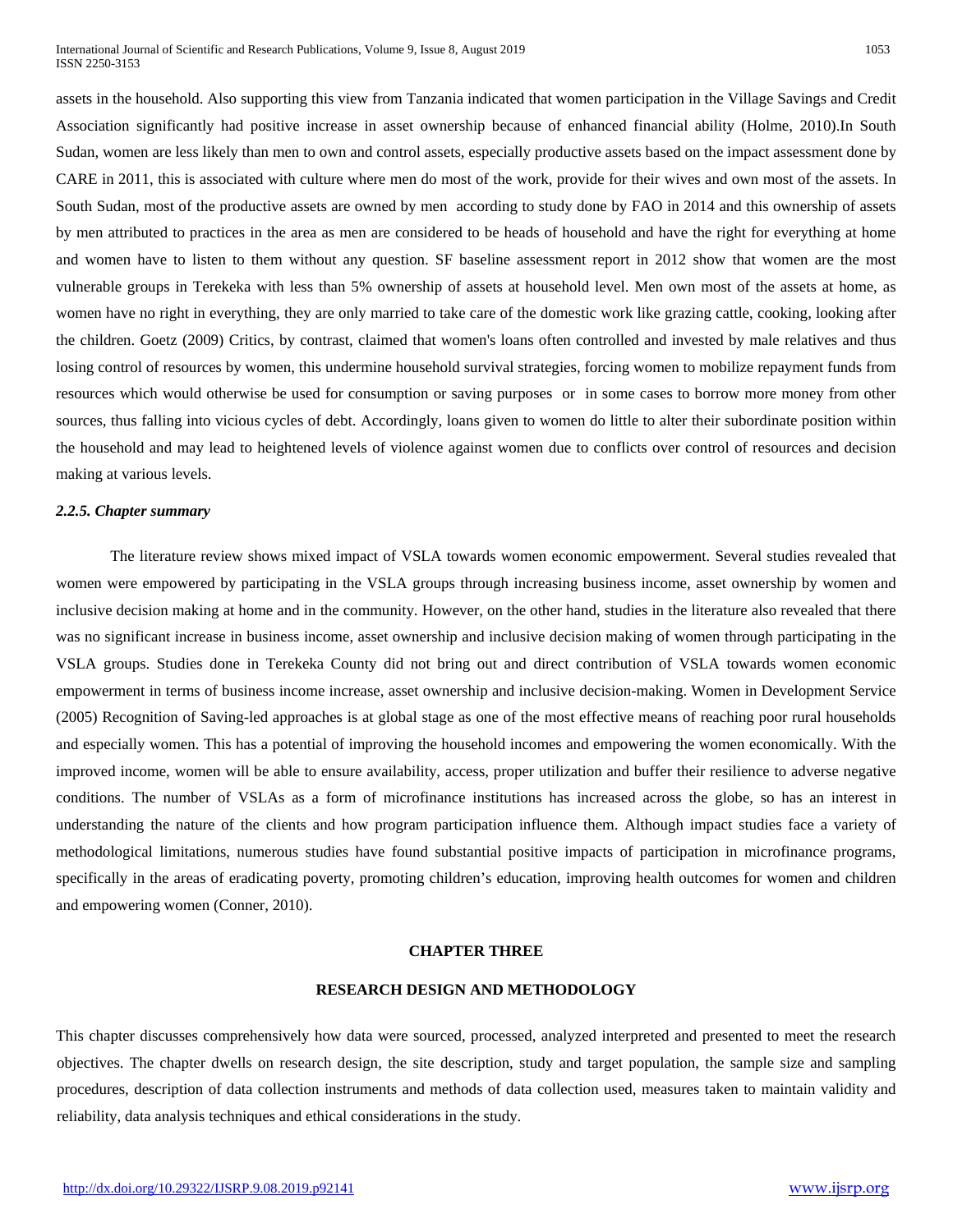# *3.1. Research Design*

A cross-sectional and descriptive survey design was used. It provided an accurate account of the characteristics, for example behavior, opinions, abilities, beliefs, and knowledge of an individual, situation or group. Both quantitative and qualitative data collection methods were used. Quantitative method was used since it is a formal, objective, systematic process to describe and test relationships and examines cause and effect interactions among variables of the study. Qualitative approach enabled the researcher to focus on the examination of characteristic traits or properties of certain activities, groups and situations, not dwelling in the frequency of appearance but on the underlying factors behind the figures, 6-8 members from each of the 20 VSLA group selected to participate in the FGD. Three (3) Focus group discussions conducted from among the 20 VSLA groups randomly selected. A Key informant interview targeted project staffs (Community based facilitators, Manager and the supervisor).

#### *3.2. Site description*

This study focused in Terekeka County, under Terekeka State, South Sudan. According to the South Sudan 2008 census, Terekeka County is the second largest of the six (6) counties in Terekeka State. Stromme Foundation has been implementing the VSLA project in Terekeka County since 2014 with total of60 VSLA groups and membership of 1,500, 80% female. The people of Terekeka are mostly cattle keepers with few people practicing crop production and Fishing activities carried out along the Nile River in Terekeka.



*Figure 2: Map of Terekeka County, in Terekeka State, South Sudan. (UNDP 2016)*

#### *3.3. Study and target Population*

The population of the County is 140,390 people (2008, Census) and it is located about 85kms North of Juba City. The county is divided into nine (9) administrative units (Payam); Terekeka, Rego, Muni, Nyori, Tali, Rejang, Tombe and Tindilo and Mangala payams. The study population consisted of all female members of the saving groups comprising 100% women who were considered for the study since the study was about women economic empowerment.

# *3.4. Sample size and Sampling Procedure*

According to Gay (2003) sampling is a process in which several individuals are selected for a study in such a way that the larger group from which these individuals were selected to represent them.

# *3.4.1. Sample size*

The 60 VSLA groups in Terekeka County are homogenous and have an average membership of 30. Statistics from the group membership at Stromme Foundation office in Juba indicated that there are 1,500 members with 85% women. Sample size for quantitative data collection was determined using the standard formula by Yamane (1967) as shown below;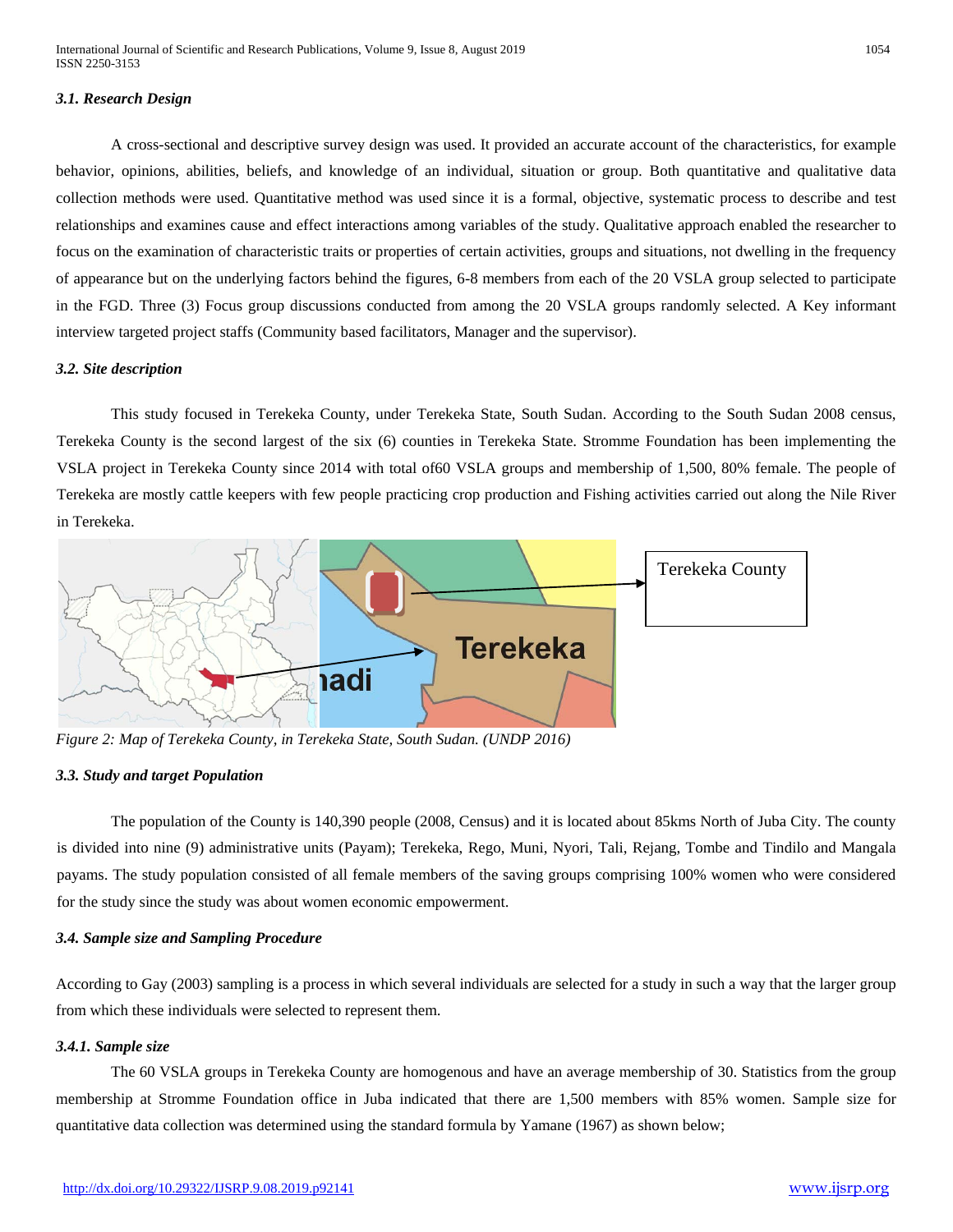Yamane (1967) provides a simplified formula to calculate sample sizes. This formula was used to calculate the sample size for the study. A 95% confidence level and  $P = 0.5$ .

 $n = \frac{N}{1 + N*(e)2}$ Where  $n -$  the sample size  $N$  – The population size e – The acceptable sample size

 $* = 95\%$  confidence level and  $p = 0.5$  assumed.

From the above formula, Population size N is 1,500 Thus, Sample size n is  $1500/1+1,500(0.5)^2$ 

Therefore, sample size for this study was 300 VSLA members.

A randomized list of names of all the 300 women members in the 60 VSLAs in Terekeka County was obtained. Based on the World Bank preposition that 30 clusters of 15 members were adequate for homogenous clusters, 20 VSLAs were selected randomly for the study.

#### *3.4.2. Sampling Procedure*

Sampling technique is the actual procedure that was followed to obtain the individual members of the sample to represent the population. This study employed both probability and non-probability sampling techniques. For quantitative data collection, probability sampling technique of systematic random sampling was used. A randomized list of names of the 1,500 VSLA members of the 60 VSLAs was obtained. The sample frame was obtained from the Stromme Foundation officer in direct contact with the VSLAs (Community Based Facilitators) in Terekeka County who keep the list of all the participating women. A systematic random sampling technique was therefore used picking  $n = \frac{N}{1 + N*(e)2}$ Where n – the sample size

 $N$  – The population size

e – The acceptable sample size

 $* = 95\%$  confidence level and  $p = 0.5$  assumed.

To obtain the sample size for qualitative data collection, purposive sampling method was used to select VSLA members for the Focus Group Discussion (FGD) 20 VSLAs produced 6-8 members each for focused group discussions. This kind of sample, selections was made based on pre-determined criteria which was the researcher's judgment. Purposive sampling was used because it allows the researcher to see homes of the respondents and this was critical since it enabled the researcher to concentrate on respondents and instances which produced rich and most valuable data and directed focus on extreme cases of improvement or decline in status to illuminate the research questions at hand. Key informant interview was also done including 4 CBFs, VSLA supervisor and manager.

# *3.5. Methods and Instruments of Data Collection*

The study applied three sets of data collection instruments: structured questionnaires for women participating in VSLAs, focus group discussion guide for the VSLA groups and Key informant interview guide for the CBFs, VSLA manager and the supervisor. The questionnaire administration was done by the researcher and four (4) research assistants. The questionnaire comprised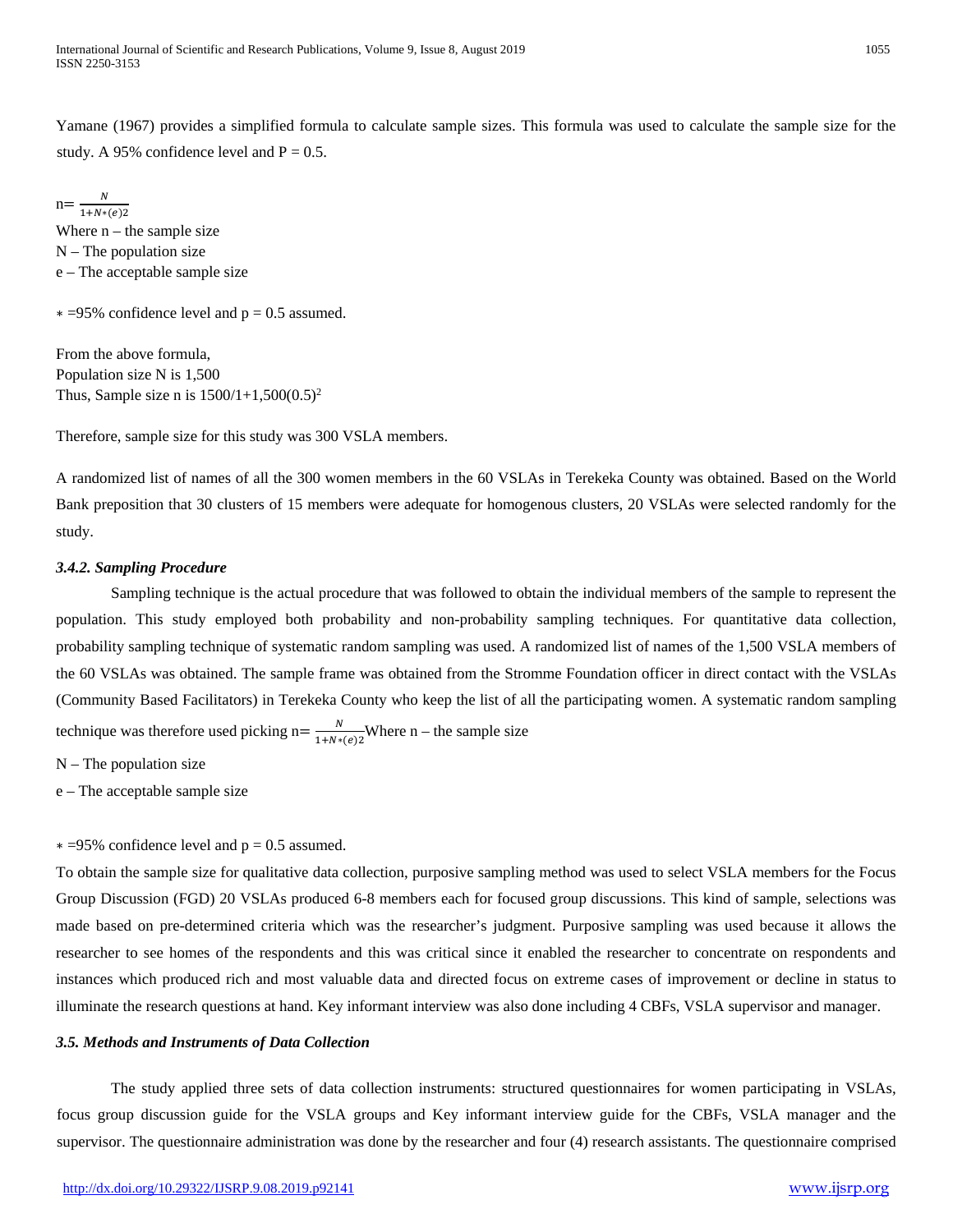of closed-ended questions and open-ended questions. The questionnaire was divided into sections A, B, C and D. Section A contained information on demographic characteristics; Section Bon contribution of VSLAs in empowering women in income status; Sections C on influence of VSLAs in empowering women towards asset ownership; and Section D focused on influence of VSLAs in empowering women towards decision making in Terekeka County. The Key Informant Interviews (KII) were for the communitybased facilitators, VSLA manager and the VSLA supervisor; This was done by the researcher. KII enabled the researcher to get information from individuals who were considered particularly knowledgeable about the topic of the study. It also allowed a face-toface interaction, which permitted the researcher to seek new insights, ask questions, and assess phenomena under study from different perspectives. The FGD tool provided a method for generating qualitative data to support the capacity development plan and increase the opportunity for the group members to share experiences. The capacity assessment tool (FGD) generated more information on the VSLAs, which informed and helped to connect issues and responses from the individual questionnaire of group members.

#### *3.6. Validity and Reliability*

#### *3.6.1. Validity*

Dooley (1996) defines validity as the extent to which the study instruments capture what they should measure. Pilot testing was done to ensure the validity of the instruments. This ensured that the instructions were clear both to the enumerators and the respondents and all possible responses to a question were clear. Content validity of a measuring instrument is the extent to which it provides adequate coverage of the investigative questions guiding the study (Mugenda, 2008). In this study, content validity was employed to ensure validity by consulting the judgment of research supervisors within the university. The opinions of the University supervisors were sought for improvements and verify whether the instruments adequately addressed the objectives of the study and answer the research questions. Face validity is the extent to which a measurement method appears "on its face" to measure the construct of interest and this method was used to ensure validity. Content validity is the extent to which a measure "covers" the construct of interest, which was one of the ways to ensure validity. Another method to ensure validity was the criterion validity, which is the extent to which people's scores on a measure were correlating with other variables (known as criteria).

#### *3.6.2. Reliability*

Hungler (2016) refers to reliability as the degree of consistency with which an instrument measures the attribute it is to measure. It therefore means the measure of degree to which research instruments yield consistent results or data after repeated trials. The test retest method was used to assess the reliability of the instruments, this involved administering the same questionnaire twice to household respondents at some point and correlating their responses independently. A second kind of reliability is internal consistency, which is the consistency of people's responses across the items on a multiple-item measure, like test-retest reliability, internal consistency which was assessed by collecting and analyzing data. Inter-rater reliability is the extent to which different observers were consistent in their judgments and it was used to ensure reliability of the study.

#### *3.7. Data Analysis Procedures*

After completion of the data collection exercise, all the questionnaires were adequately checked for data quality, edited for completeness and consistency, organized and analyzed. For analysis of closed-ended questions, Statistical Package for Social Sciences (SPSS) was used, current versions IBM SPSS statistics 20. Data was analyzed by descriptive statistics. Frequency tables 'generated; presentation of findings in frequencies. The open-ended questions analysis was through content analysis by the researcher with the aim of quantifying emerging characteristics and concepts. Content and narrative analysis was used to analyze qualitative data by the researcher.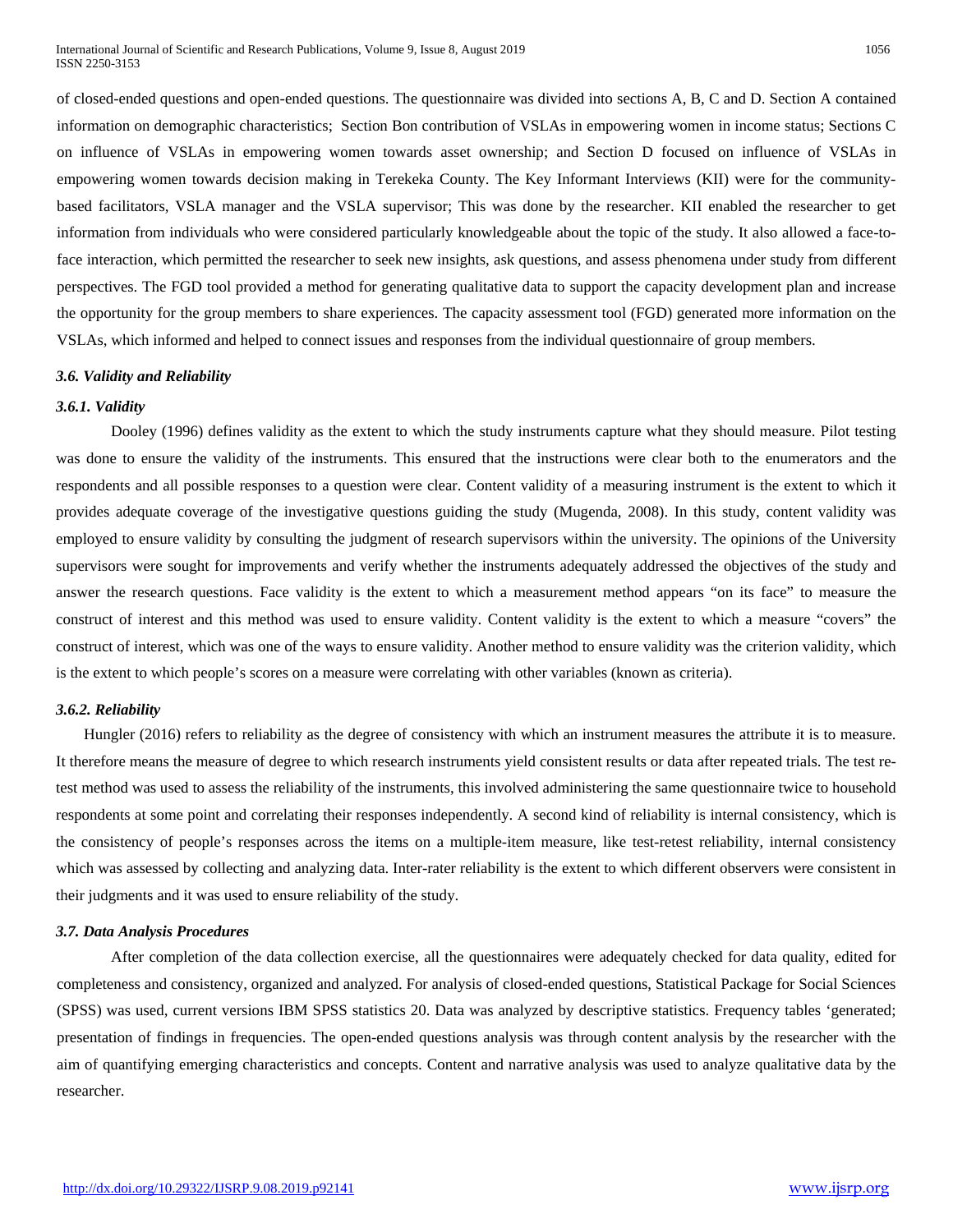International Journal of Scientific and Research Publications, Volume 9, Issue 8, August 2019 1057 ISSN 2250-3153

#### *3.8. Ethical Considerations*

The researcher did not only demonstrate expertise and diligence, but also honesty and integrity. This was to recognize and protect the rights of the respondents. To render the study ethical, the respondents were given the rights to self-determination, anonymity, confidentiality and informed consent to participate in the research study. The researcher also ensured that all the necessary permits were obtained like the authorization letter from the university with reference number CUEA/ACA/DDS/16/2 and introduction letter from Stromme Foundation in South Sudan, dated 1<sup>st</sup> Oct 2018.

## **CHAPTER 4**

#### **DATA ANALYSIS, PRESENTATION, INTERPRETATION AND DISCUSSIONS**

# **4.1. Introduction**

This chapter presents findings of the study on contribution of Village Savings and Loan Association to women economic empowerment in Terekeka County, Stromme Foundation supported groups. The findings are in accordance with the four objectives of the study.

#### *4.2. Questionnaire response rate*

The response rate for the study was 297 (99%) from a sample of 300 respondents. A response rate of 50% is considered adequate for analysis and reporting, 60% is good and that of 90% and above is very good (Mugenda, 2012).

#### *4.3. Demographic characteristics of the respondents*

During this survey, the demographic characteristics considered were age, sex, marital status, education and household head status. The few were chosen because they were very important to this study in relation to the context of Terekeka County.



#### *4.4. Age of the respondents*

*Figure 3: Age of the respondents*

Age distribution of respondents is very important in this study, because it has a big impact on respondents' reaction regarding social reality. Besides, difference in age distribution influences respondents' perception and interpretation of social events. The age range of the respondents were less than 25 years, 25-40 years and 40 years and above. Majority (70.7%) of the respondents were women in the 25 - 40 age category as in figure 3 above. These were women who were married or were at some point married and had experience in Savings and Loans Association and ensuring well-being economically for their households for a considerably period. They were well informed, ready and exuded familiarity by giving very useful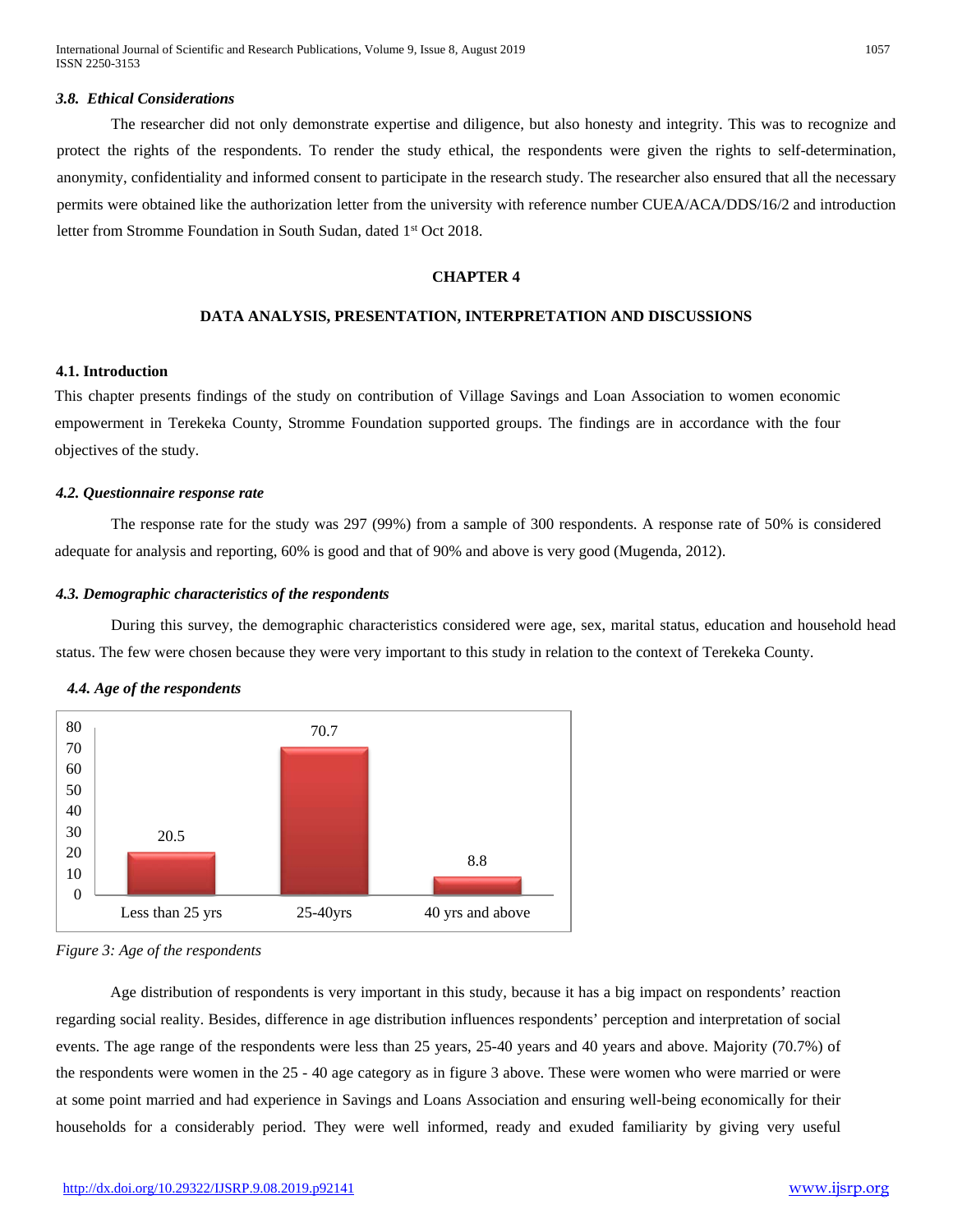information for the study. The respondents who are less than 25 years old were 20.5%, they experience a lot of challenges of meeting the household needs as young parents, and their views enriched the study. Of the respondents, 8.8% were women of over 40 years old. These were women who have been in the role of ensuring household welfare for a considerably period given that they were the oldest age category; they gave rich experience and insight in finding out the contribution of VSLA to economic empowerment of women. This finding complements the VSLA impact evaluation in Terekeka by CARE (2011) that the largest proportion of the respondents were aged 25 to 50 years (70.2%) and that the smallest portion were aged 18 to 20 years at 27.8%. This distribution shows that the project favors women who are adult, this is because they are having many responsibilities, being energetic and having capacity to plan for the funds generated to them and thus able to use the funds profitably.

### *4.5 Marital status*

Table 1: Marital status of the respondents

|         | Frequency | Percent |
|---------|-----------|---------|
| Married | 297       | 99%     |

The respondents were asked to indicate their marital status and the results were show in Table 1 above. Total of 297 respondents interviewed, 99% were married and living with their husbands. This was very important in portraying the role of women in ensuring access to basic needs at households where men are the bread winners. Neither of the respondents was single, widowed nor divorced. This shows that the project favors the marginalized married women as one of the key developments and empowerment approach used by Stromme Foundation in Terekeka County and state with the intention of having them in VSLA groups so that they can be able to support their families.

# *4.6. Education level of the respondents*



*Figure 4: Education level of the respondents*

The level of education is one factor which influences respondents' level of thinking and judgment. The respondents were required to give their education attainment and the results were as shown in figure 4 above. Majority of the respondents at 69.7% never attended formal school (illiterate), caution was taken to explain the questions to them without changing their meaning. 11.8% of the members can read and write 9.4% of the respondents had obtained secondary school level of education and above, they had a very good background of financial management and could relate the VSLA intervention with the changes in the status of their household economic level. 9.1% of the respondents had obtained primary school and junior education. They understood the basic accounting of debit and credit and could respond on how VSLAs had impacted on their household economically. This finding clearly indicates that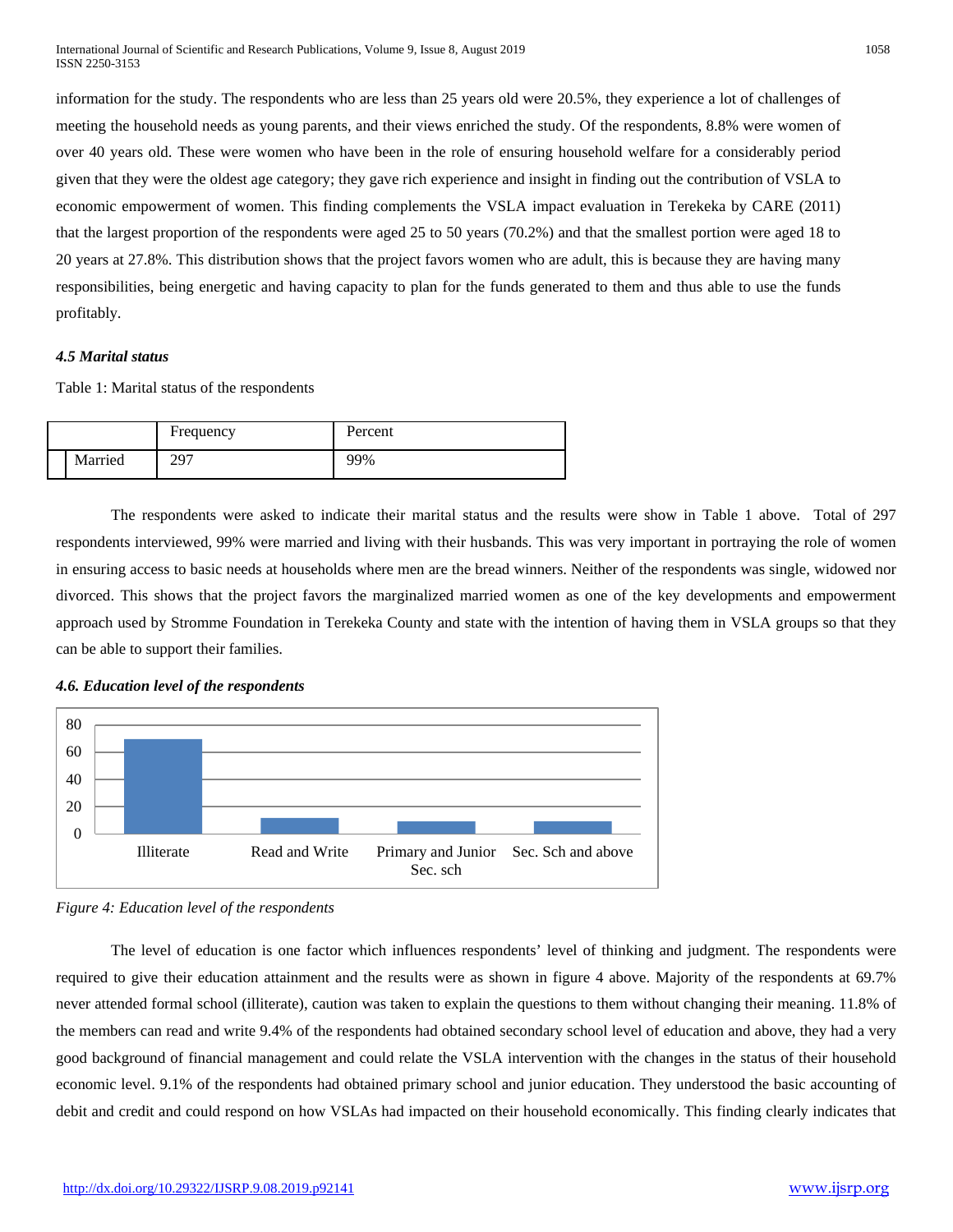VSLA is not only for the educated people in towns, but it cuts across especially the rural poor as well. The fact that many were illiterate people, it also tells that this methodology is best for such class of people.

# *4.7. Empowerment of women by VSLAs in increasing business income.*

This section examines how VSLAs contributes to increase in business income and how this empowers women economically.

The result of the study presented as below:

# *4.8. Operating small Income Generating Activities*

Table 2: Establishment of small business

|      | Frequency | Percent |
|------|-----------|---------|
| Y es |           | YΩ      |

The respondents were asked if they have small business that they operate, the result tabulated as shown in table 2 above. The result indicate that all the respondents have small business which they established as a result of the participation in the VSLA. The respondents got engaged in various kind of small businesses like fish selling, retail goods, vegetable selling, bakery and restaurant operation which are profitable in the area. This is a strong indication that the loan facility available in the VSLAs had empowered women to expand and open small business thus contributing to access to income increase at household to meet their demands.



# *4.9. Time frame for IGA operation.*

Majority of the respondents at 56.2% mentioned that they operated their business for 2-3 years since joining the VSLA and this enabled them to gain access to income and support their families in basic needs like food and shelter. On the other hand, 37.7% of the respondents said they have operated their IGA for less than one year. The members who operated their business more than four years were 6.1% meaning that the project helped them in expanding their business as they were already involved in the small business before joining VSLA. It can therefore be deduced from this findings that savings and loans has enabled the participating women in starting and expanding their business, The fact that majority of the respondents were able to operate their business by over four years, it indicated that VSLA contributed directly towards the sustainability of their business as the available loan fund provided access to capital for members to expand their business but also the share out money get re-invested in the business thus expansion and growth

*Figure 5: Duration of IGA operation*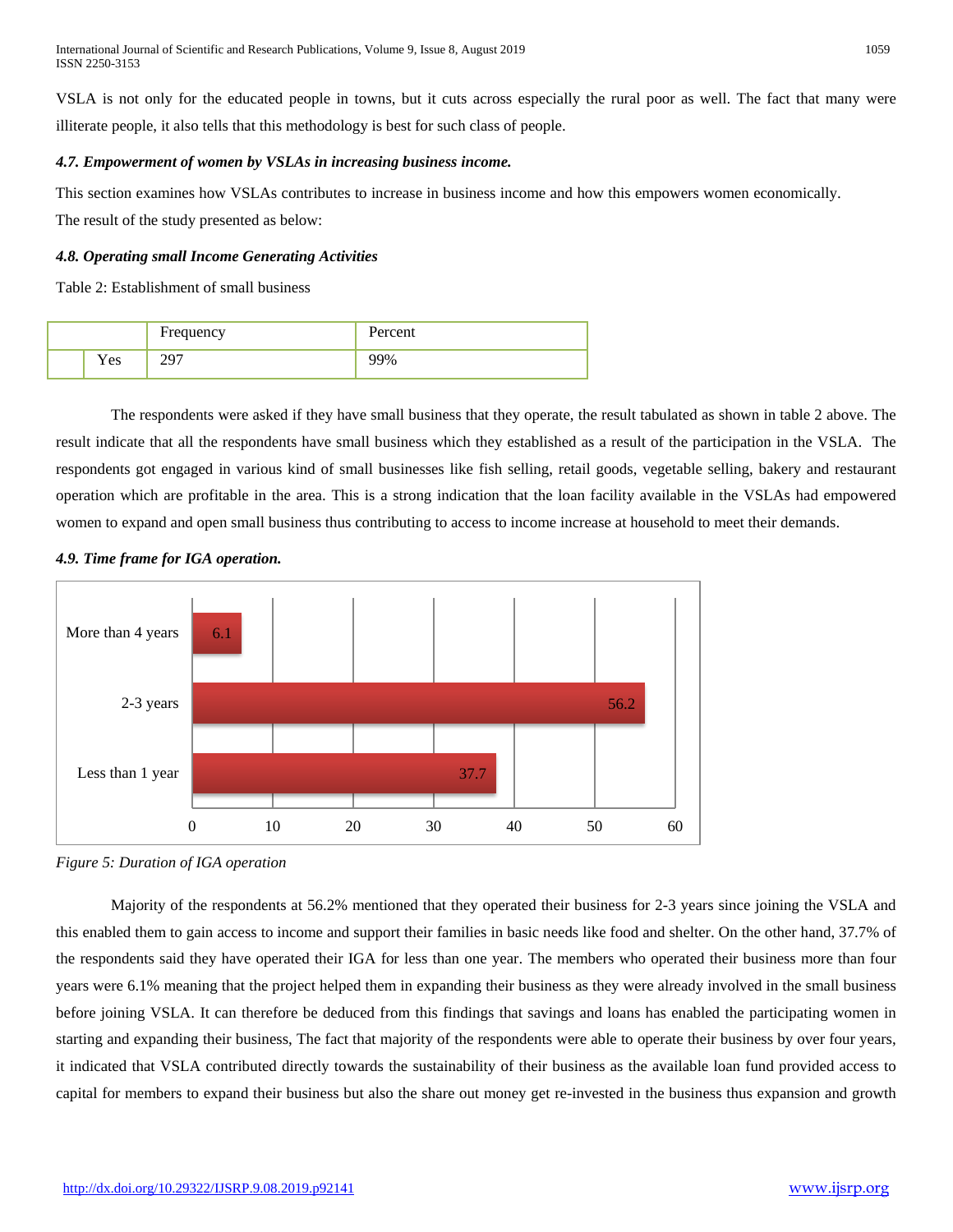realized, hence increase in income as a result of the VSLA since they were able to access loans and credit from the groups and invest in the business apart from the training attended in business skills.

# *4.10. Sources of capital for starting IGA*



*Figure 6: Sources of capital for starting IGA*

The finding shows that 85% of the respondents started up their small business using the loans got from the VSLA groups and this helped them to get started with IGA, hence increased income because of the small business. The members who got their capital from savings were 11% and this made it possible to start their own small business. Few respondents (2%) got their capital from friends and 2% got theirs through donations. The fact that the study revealed many businesses were started using loans from the VSLA, members were able to borrow more and more, hence it contributed positively towards increase in business income as it provided capital for many to start and expand their business. Aliza Jane, a member of peace saving group testified that 'I would have not started my business of tea selling if it were not because of the loan from the saving group' according to monitoring 2016 report from Stromme Foundation.

# *4.11. IGA improvement*

Table 3: IGA improvement after joining VSLA

|       | Frequency | Percent |
|-------|-----------|---------|
| Yes   | 279       | 93.9%   |
| No    | 18        | 6.1%    |
| Total | 297       | 100.0%  |

Asked if they have experienced improvements in their small business in terms of size of the stock, income and number of customers, 93.9% of the respondents said yes, their business improved greatly in terms of increase in profits, income and size of the stocks. This has been attributed to the trainings gained, sharing of business ideas with other members of the group and literacy program given to them that enhanced record keeping skills making individuals to be able to know if he/she is making profit or loss but also incidences of loss of cash through credits were minimized leading to increase in income. However, 6.1% of the member said they have not experienced any improvements in their IGA. It can therefore be inferred that VSLA enhanced the ability of member to increase business income at household based on the above.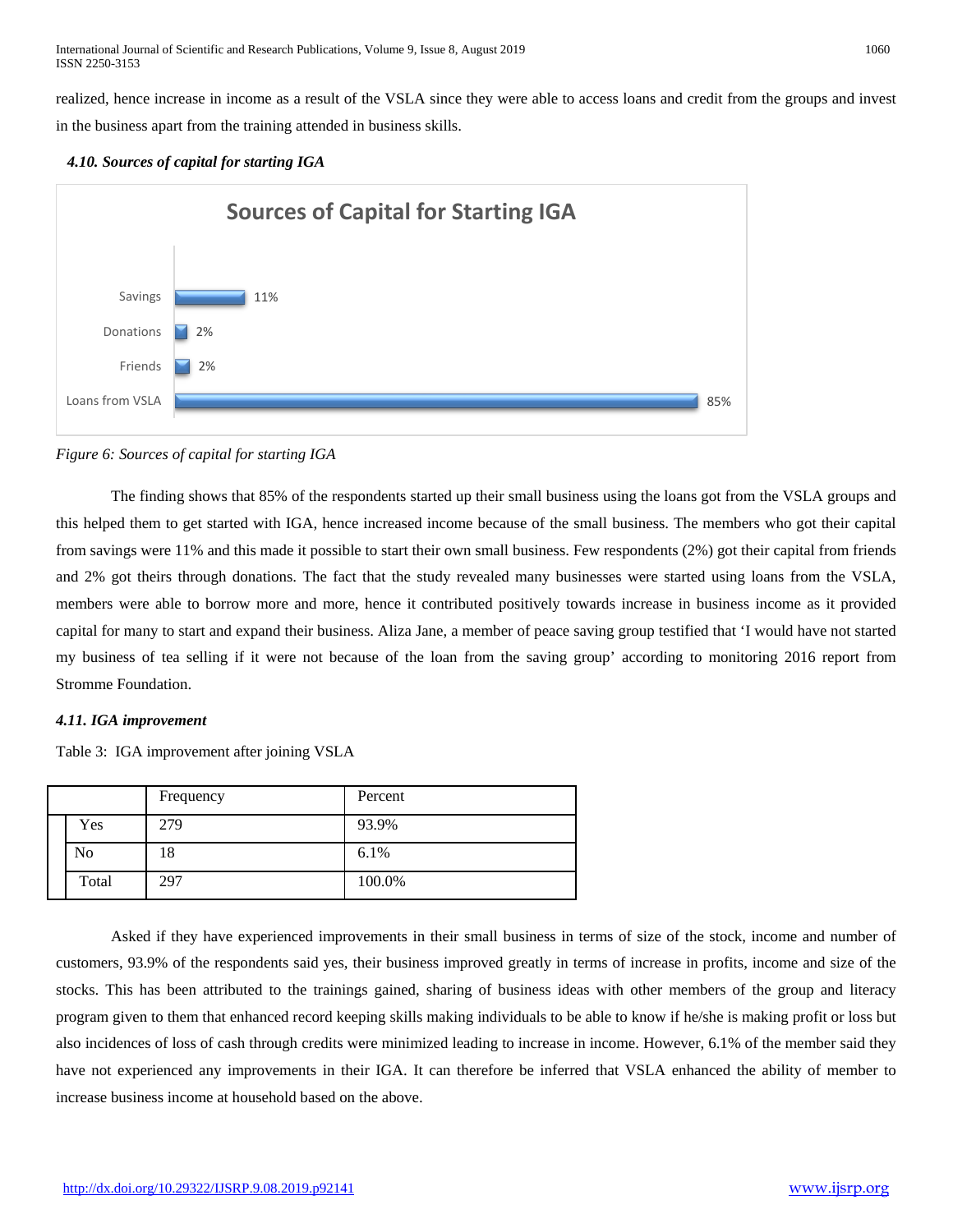# *4.12. Attended business skills training*

Table 4: Attended business skills training after joining VSLA

|                | Frequency | Percent |
|----------------|-----------|---------|
| Yes            | 287       | 96.6%   |
| N <sub>0</sub> | 10        | 3.4%    |
| Total          | 297       | 100.0%  |

Out of the respondents interviewed as in table 4 above, 96.6% attended business selection planning and management training and this training built their capacity to adequately select better business, plan well for them and manage them well too resulting to increase in income at household level. Some of the respondents (3.4%) of the respondents did not attend the training as some of them got family issues like sickness and burial and could not attend. This finding signifies that VSLA contributed positively towards increase in business income as business skill training was one of the key components of the intervention to realize more economic independence.

# *4.13. Training impact on business*



*Figure 7: Training impact on business*

Figure 7 above shows respondents giving their opinions on whether their participation in the Business Selection Planning and Management training had a positive impact on their business, 57.2% of the members said the training had a very big positive impact as a result they were able to expand their business and increase in come because of high profit realized, 30.0% said the positive impact was very high and this has increased income as a result of the business. Some of the respondents (9.1%) said the training impact was low as they have not realized much of the positive changes after the training and 3.7% said the positive impact was very low and they didn't realize some of the positive benefits. This finding concurs with that of Hugh (2009) that training of women in business skills have positive impact on their business leading to increase in income at household.

# *4.14. Money borrowed*

Table 5: Money borrowed during the past 12 months

Frequency Percent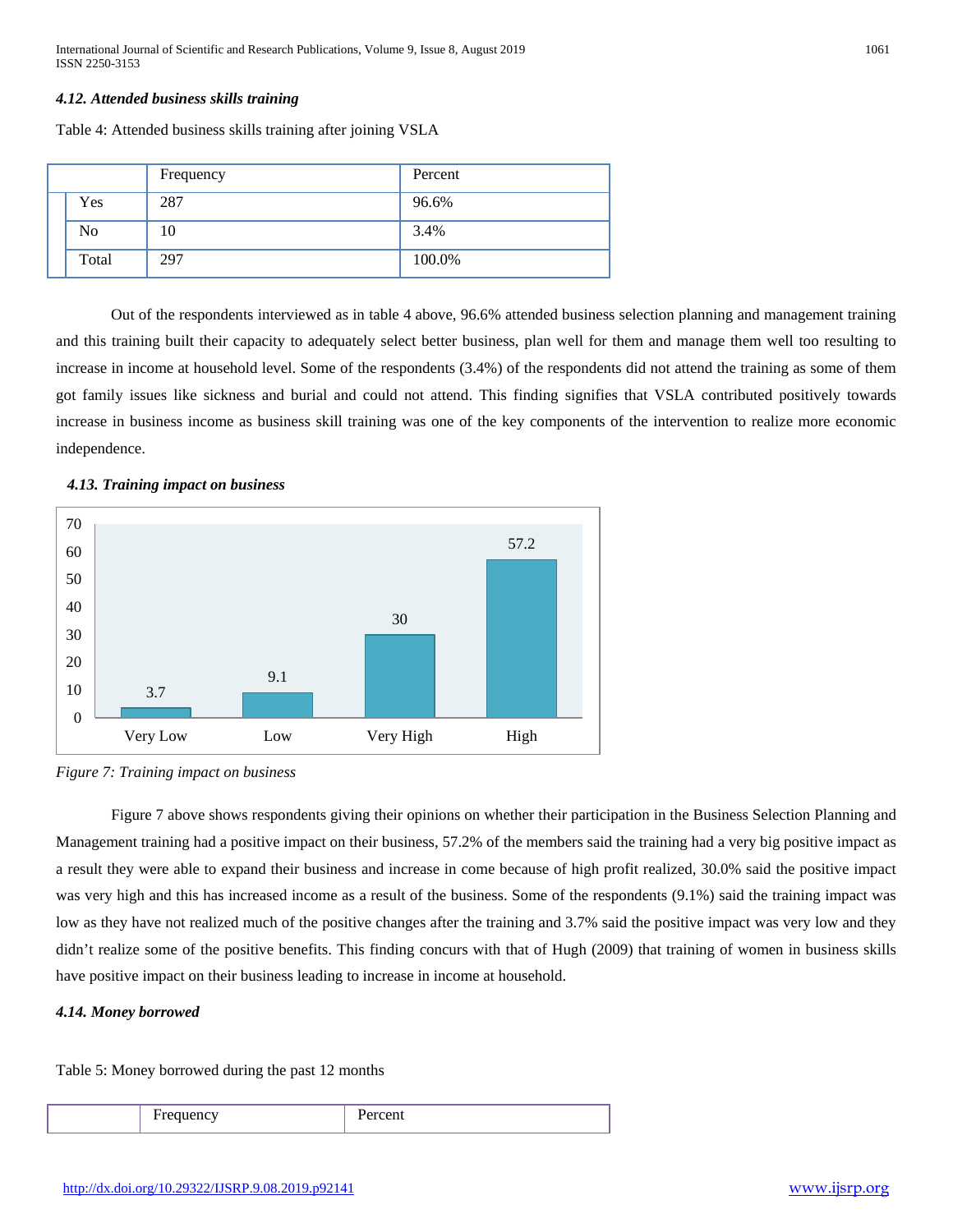International Journal of Scientific and Research Publications, Volume 9, Issue 8, August 2019 1062 ISSN 2250-3153

| Yes            | 288 | 97.0%  |
|----------------|-----|--------|
| N <sub>0</sub> |     | 3.0%   |
| Total          | 297 | 100.0% |

One of the key purposes of VSLA is to accumulate capital and lend it to the members, as shown in table 5 above, 97.0% of the members said they have borrowed from the savings during the past 12 months and invested it in business which contributed positively to increase in income. 3.0% of the members did not borrow from the savings that they have contributed every week in the group but still use the generated capital to expand on their small business. This is supported by from Uganda which suggest that micro-credit contributes to a women's increase in business income according to (Wakoko 2004).

# *4.15. Reasons for not borrowing*



*Figure 8: Reasons for not borrowing*

Asked why the 3.0% of the members did not borrow from the saving as shown in figure 8 above, 1.7% said they feared that they will not be able to pay back the money as the primary objective to pay back with 10% interest on the amount borrowed within one month as such it discouraged them, however they worked with what they have in their business. 1.3% of the respondents' said they did not borrow because of lack of collateral or security for which they will offer for the loan. This finding concurs with the views of (Helmore, 2009) that when women borrow, they borrow for a purpose and shall use it for the purpose for which it was borrowed. It can therefore be deduced that VSLAs has empowered women in increasing income at household as few of the members did not borrow for reasons given above, the majority 97% who borrowed confessed to investing the borrowed amount into business as such, their business grew in stock and profit, thus increase in income at household as a result of the business created from the VSLA.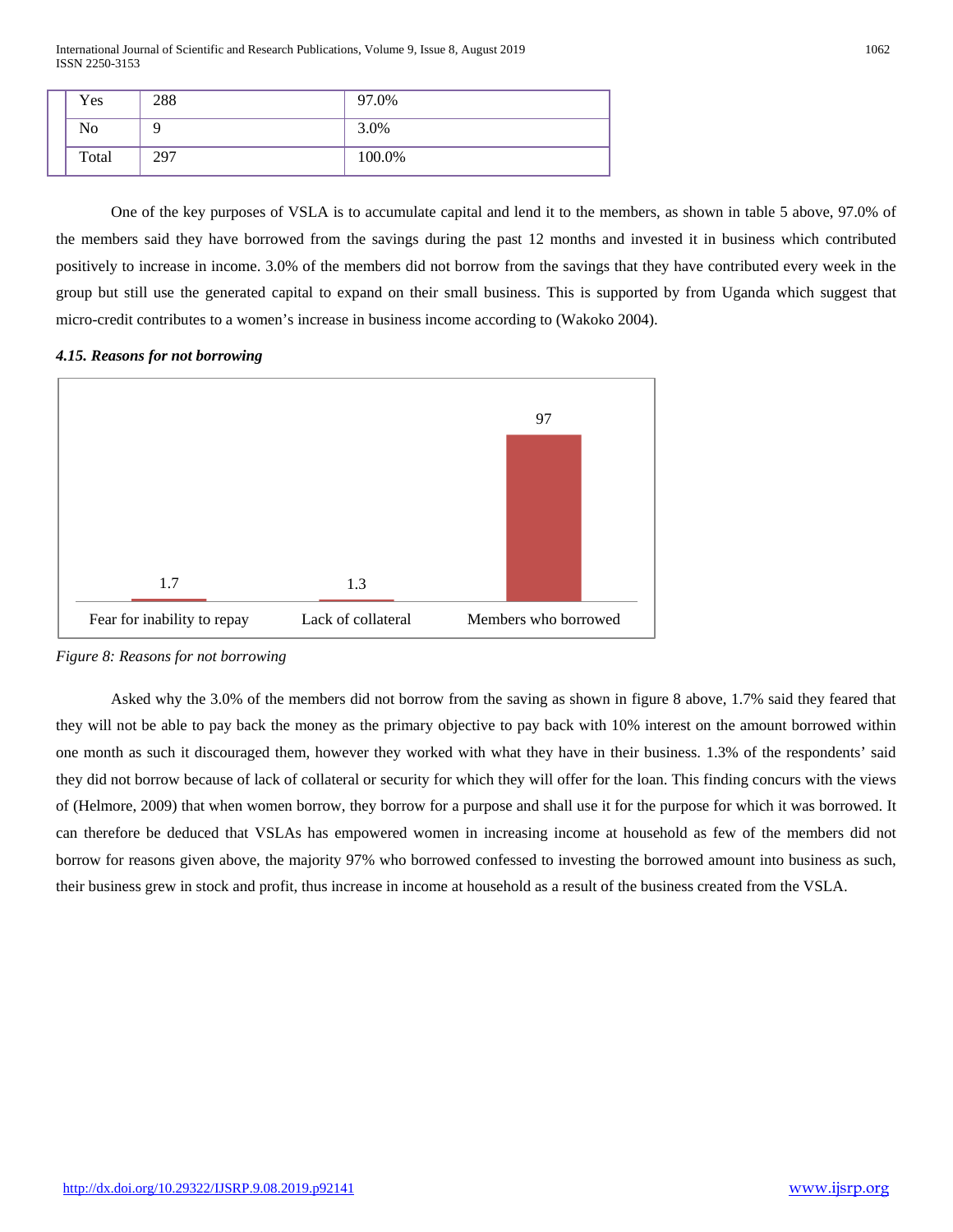# *4.16. Sources of borrowing*



*Figure 9: Sources of borrowing*

As shown in figure 9 above, 97.0% borrowed from the saving group which they belong to, the borrowed amount invested in the various business. The 3.0% did not borrow due to lack of collateral and fear for inability to pay. Thus, VSLA contributed positively to increase in income at household as the borrowed amount were invested in business and other various activities. The finding supports the views of an evaluation of VSLA project in Bondo District of Kenya by CARE in 2011 that Members, especially women, acknowledged that the project contributed to increase in income because VSLA offered loan services for their business leading to expansion.

# 4.17. Purposes of Borrowing





As shown above in figure 10, majority of the respondents at 88.2% indicated that they borrowed for running petty trade (business) as that is the primary objective of giving out the loans, the amount borrowed helped in expanding business hence increase in income at household level. Of the interviewed members, 4.8% respondents borrowed for Repayment of other loans and 4.7% to cover social expenses, 0.3% borrowed to cover medical expenses and 2.0% of the respondents did not borrow. It was evidenced that VSLA contributed positively towards the establishment of petty business, hence increase in income at household level among the women participating in savings.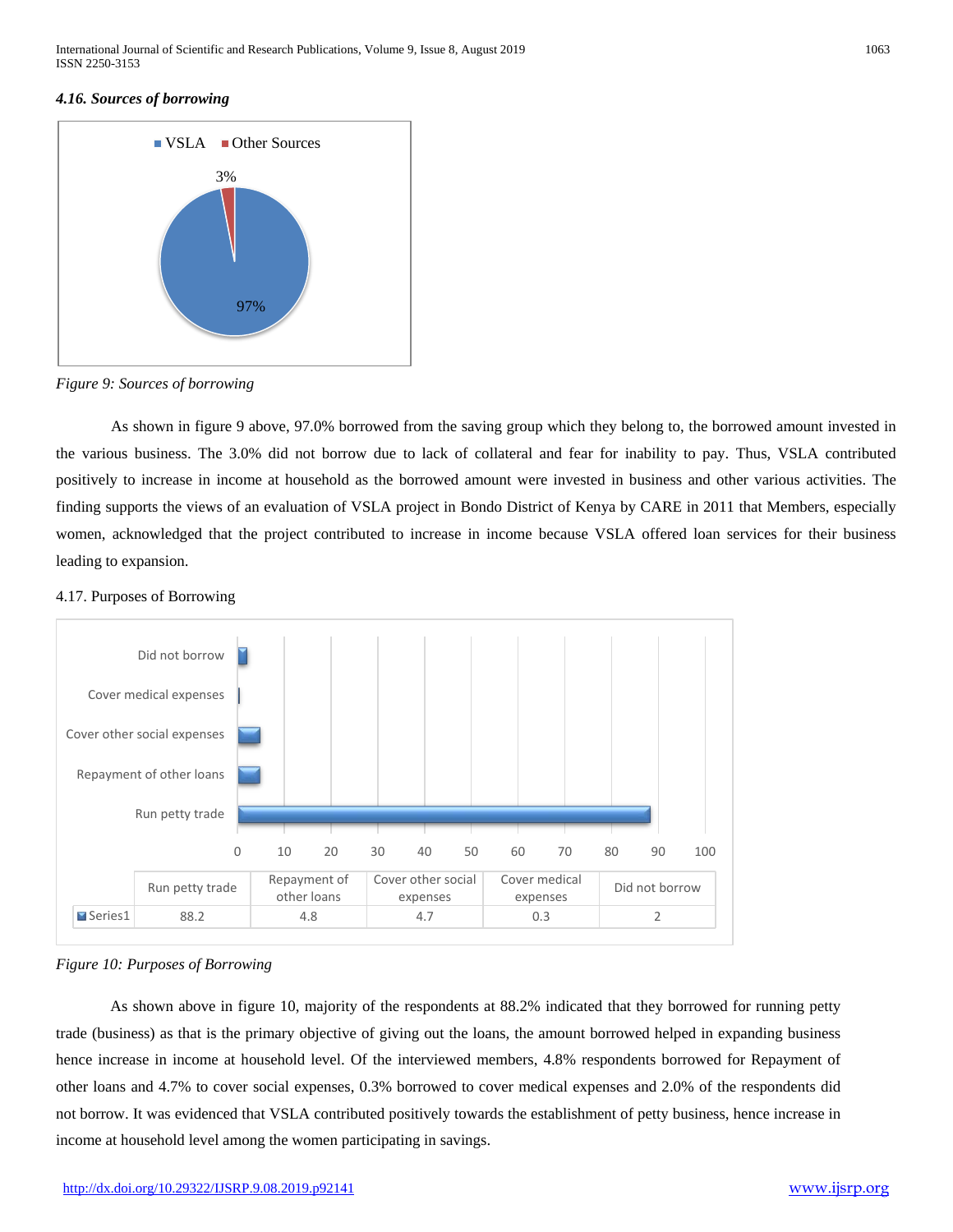# *4.18. Empowerment of women by the VSLAs in decision-making process at household and community levels*





# *Figure 11: Participation in community local activities*

As shown in figure 11 above, 99.7% indicated that they have actively participated in community local activities like meetings, electoral process etc. their participation is an indication that they were involved in decision making process. 0.3% of the respondents have not participated in the community local activities reason being there was no opportunity to get involved apart from only participating in group activities and contributing actively.

# *4.20. Spouse feelings towards participation in community activity*



*Figure 12: Spouse feelings toward participation in community activity*

The respondents were asked about their spouse (husband) feelings towards their participation in community activity; the results were as shown in figure 12.The finding showed that 48.5% of the respondent said their spouses were highly comfortable about their participation in community activity and this is an indication of empowerment towards decision making for women. 46.1% said their spouse were comfortable about their participation in community activity. 2.4% said their husbands were neutral about their participation in community activity. 1.7% said their husbands were highly uncomfortable about their participation in the community activity and 1.3% of the respondents said their spouse were uncomfortable about their participation in community activity. This agrees with the findings of Dean & Chris (2012) for a study done in Uganda and Malawi, where women expressed increased influence over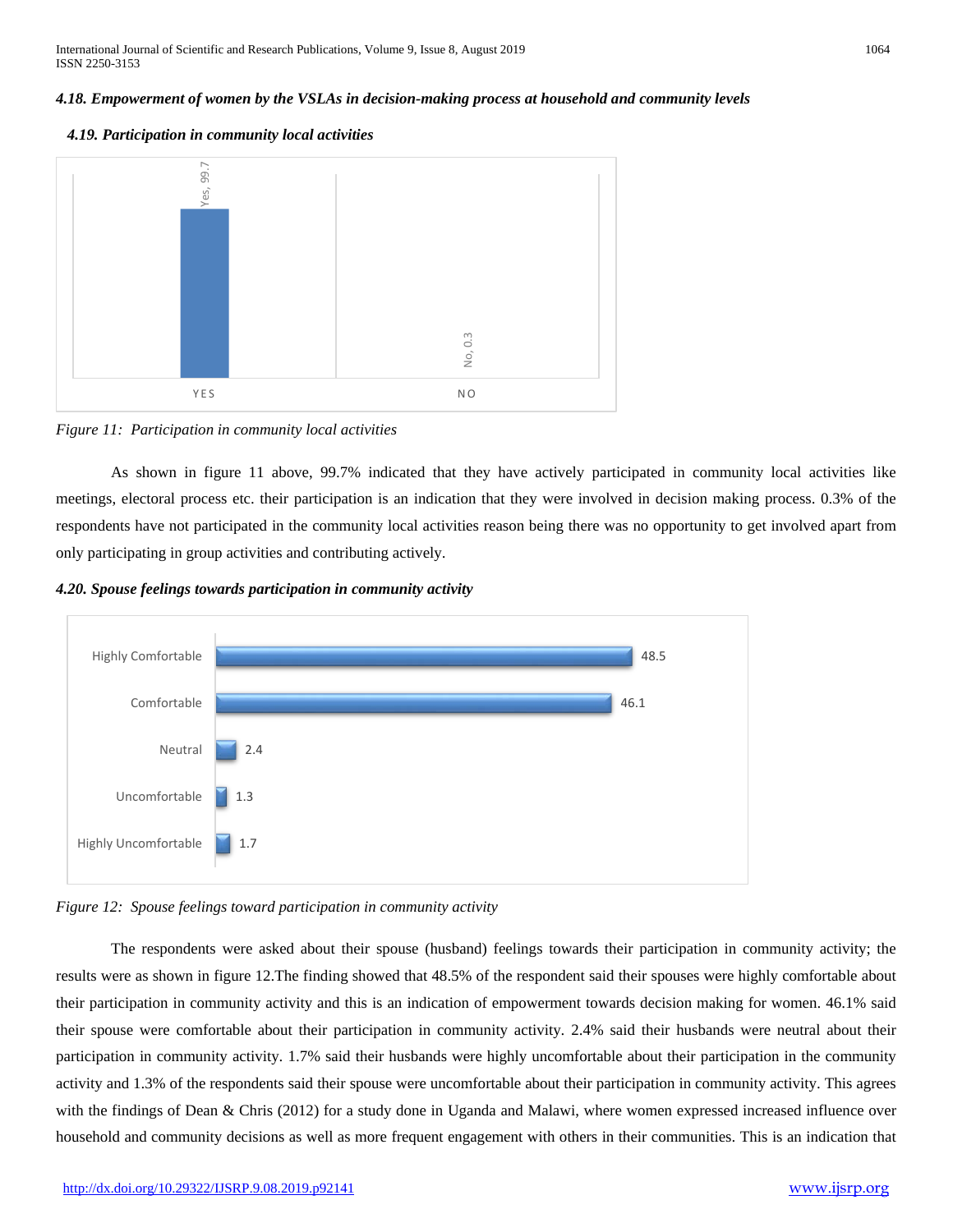women were having more voice on household and community concerns because they can learn leadership skills from the VSLAs hence able to influence decision making process as a result of the skills learned.

# *4.21. Opportunity given to express ideas*

The respondents indicated the level of opportunity given to them to express their ideas; the results were as shown in Figure 13.



# *Figure 13: Opportunity given to express ideas*

Respondents were asked to indicate the level of opportunity given to express their ideas, 47.5% said they were sometimes given opportunity to express their ideas, 39.1% said they were given most of the times to express their ideas, 8.0% said they were never given opportunity to express their ideas. 5.4% said they were always given the opportunity to express their ideas. This finding conforms to the views of Helmore (2009) who noted that participation of women in microfinance empowers by enhance their decision-making ability. From the findings of this study, VSLA has considerably empowered women to be able to express themselves as such their spouses were able to give them the opportunity to express themselves.



# *4.22. Consideration of ideas/views by spouse*

The respondents were able to indicate their opinion on whether their ideas/view was taken into consideration; the results were as shown in Fig 14. Asked to give their opinions on whether their views/ideas were given consideration, majority of the respondents at 47% said their ideas were taken into consideration most of the times, 50% of the respondents

*Figure 14: Consideration of ideas/views*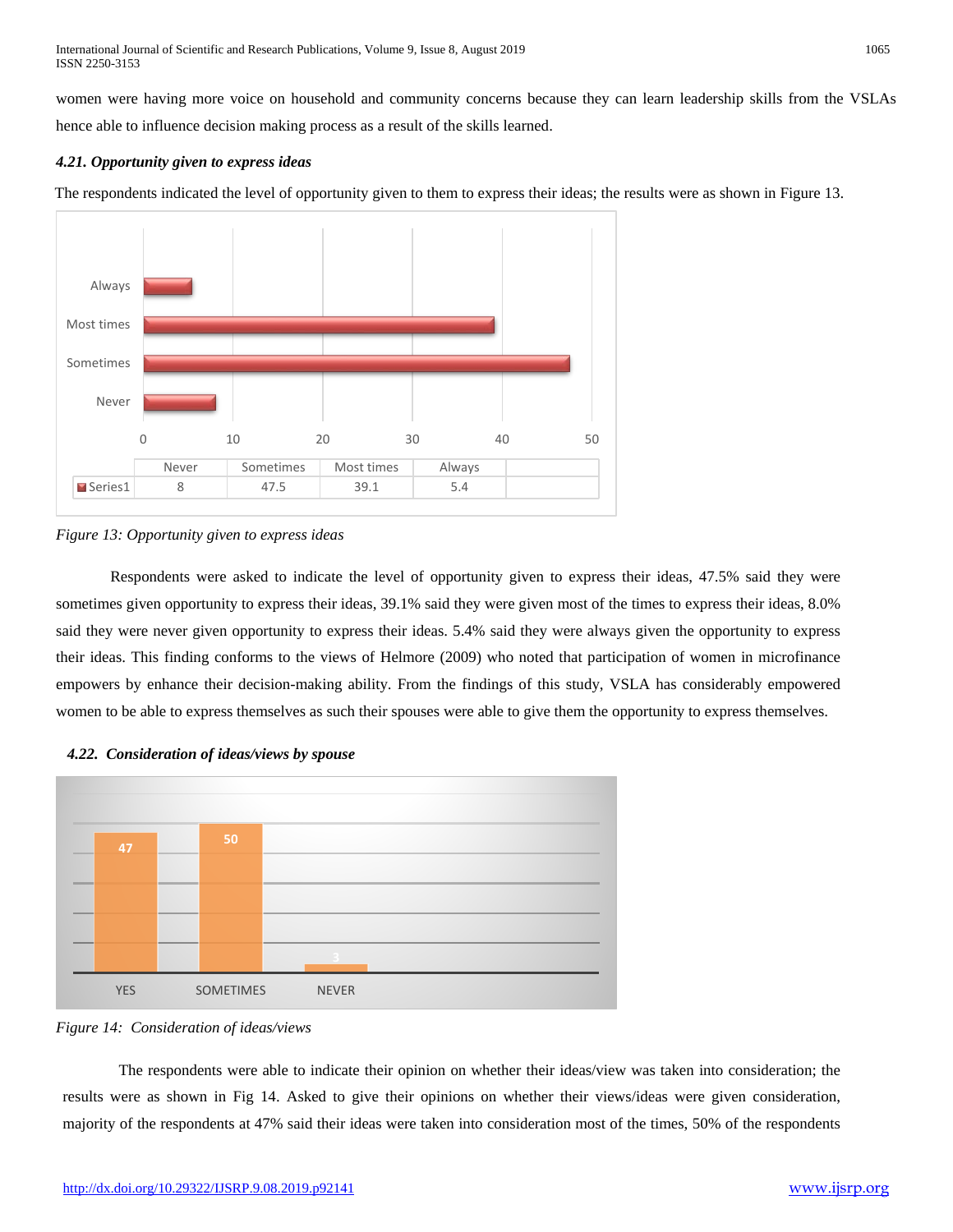said sometimes, and 4.0% said their ideas were always considered and 3.0% said their ideas were never considered. This finding conforms to the views of Helmore (2009) that participation of women in microfinance empowers by enhance their ability to express themselves at household and in public gatherings as such most of their ideas were taken into consideration.



*4.23. Decision of membership to join VSLA*



The respondents were required to indicate their decision of membership to join VSLA; the results are as shown in Fig 15. Asked to give their opinion on the sole decision for them to join VSLA, majority of the respondents at 79% stated that it was both the wife and the husband in deciding the membership to the VSLA, 12% of the decision made by the wife in joining the VSLA and 9% decided by the spouse. This finding closely relates to the result of an evaluation of VSLAs in Bondo by CARE (2011) that 87.9% of the interviewed members reported that they share their ideas together and make collective decision given that the wife also supports the husband in household needs financially, hence ideas of the women also respected by their husbands in decision making process.



# *4.24. Convincing of spouse in discussion*

*Figure 16: Convincing of spouse in discussion*

The respondents were required to indicate their level in convincing their spouse in discussion; the results are as shown in Figure 16. Asked if the respondents were able to convince their spouse in decision making, majority of the respondents at 46% said sometimes they were able to convince their spouse. 36.% said most of the times they were able to convince their spouse in decision making. 14% said always they were able to convince their spouse and 4% said they were never able to convince their husbands in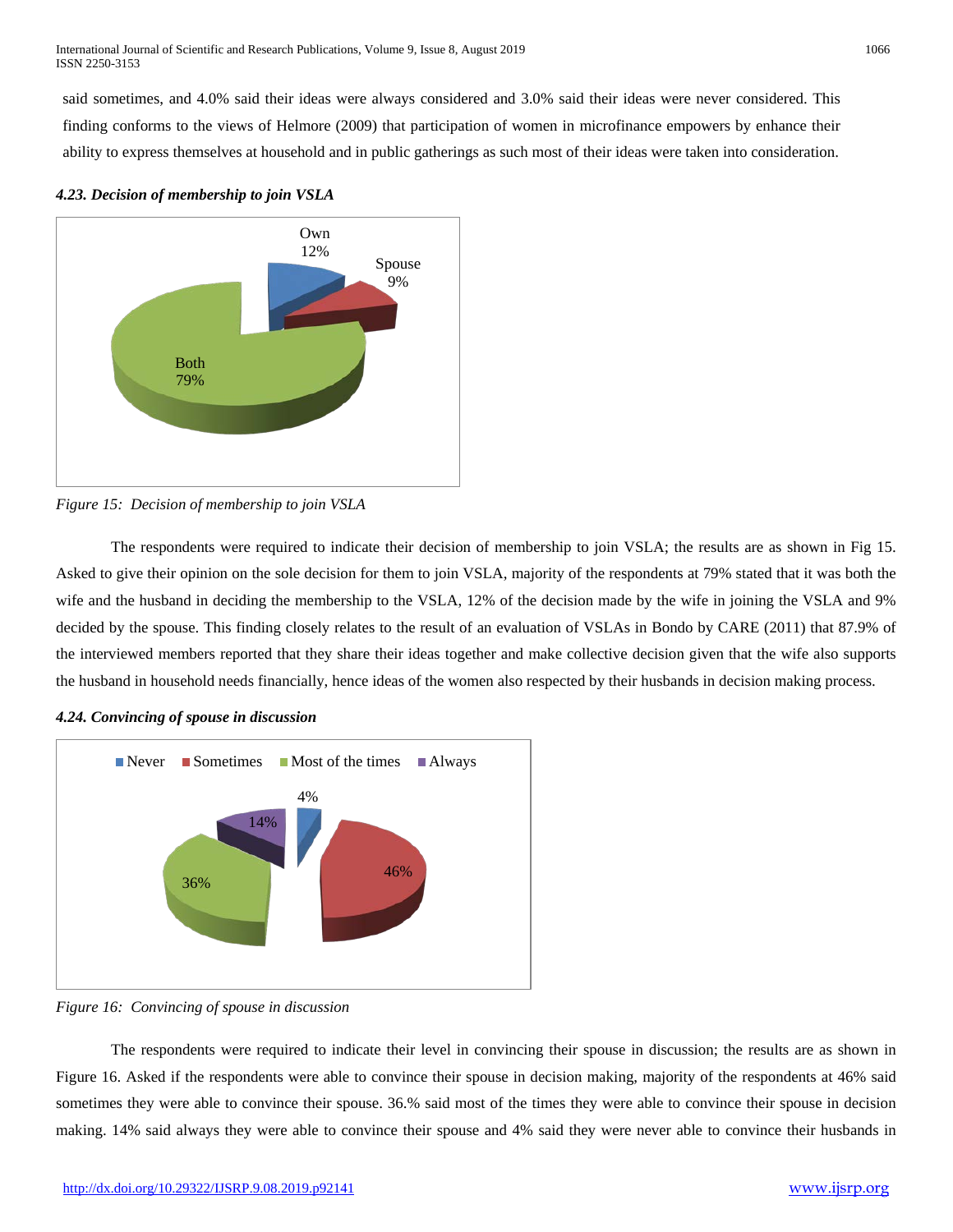household related decision-making process. This finding conforms to the result of a study on the Zambuko Trust in Zimbabwe by program (Barnes et al. 2001b) that access to credit had a positive impact on decision making at household level especially when women were able to support their husbands financially.

# *4.25. Husband agreement to ideas*



*Figure 17: Husband agreement to ideas*

The respondents were able to indicate whether their spouse was able to agree to the ideas shared un decision making, the results were as shown in Fig 17 and 47% said sometimes their husbands agreed to their ideas. 24% said their spouse most of the time agreed to their ideas. 20% said always their spouse agreed to their ideas and 9% confessed that their husbands never agreed to their ideas. This finding shows that VSLA contributed positively towards influencing decision at household as they were given skills on effective communication.

# *4.26. Control of resources at household level*



*Figure 18: Control of resources at household level*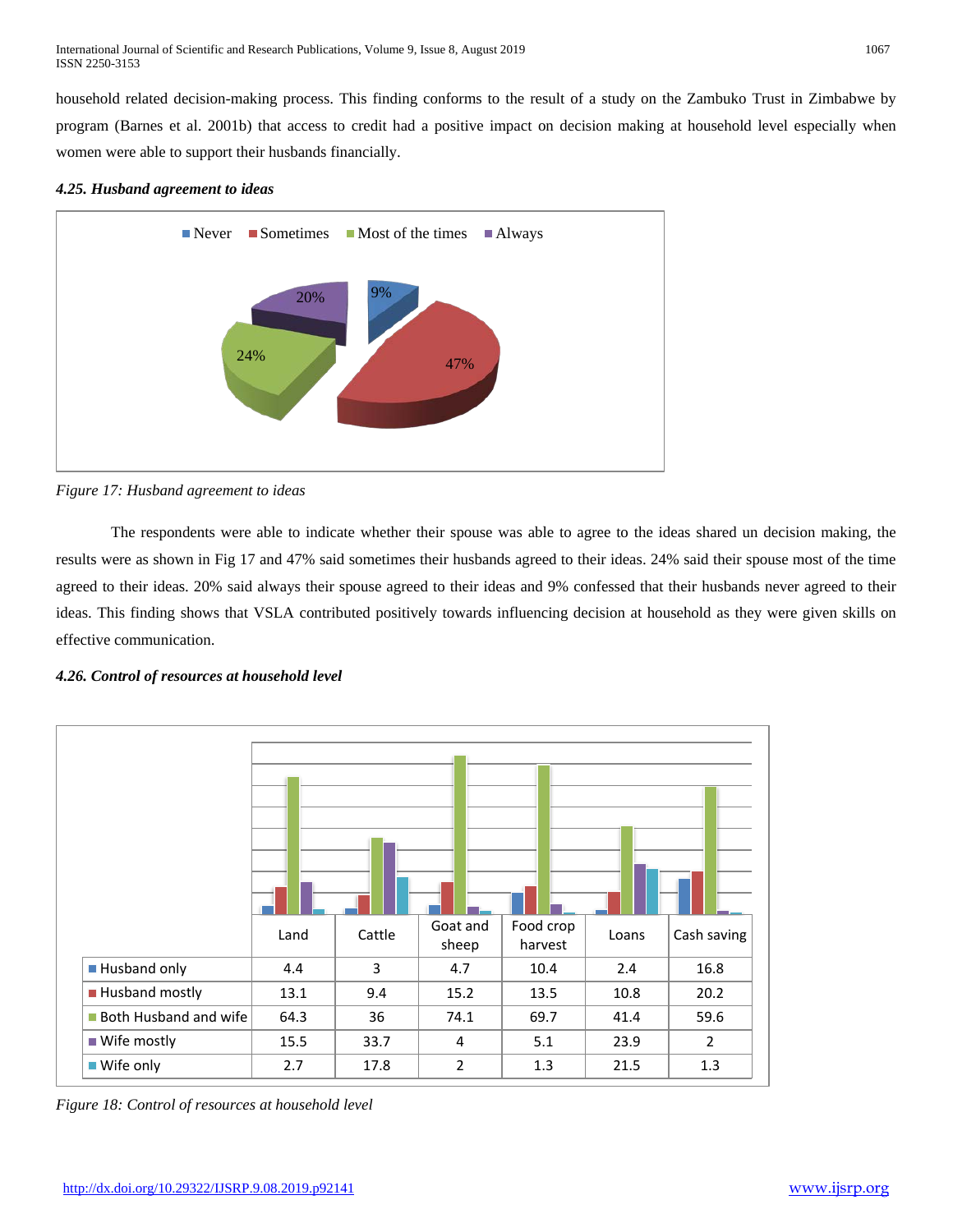International Journal of Scientific and Research Publications, Volume 9, Issue 8, August 2019 1068 ISSN 2250-3153

The respondents were able to indicate who has the greater control over land, cattle, goat and sheep, food crop harvest, loans and cash saving, and the results were as shown in Figure 18 above. Control over land at household as one aspect of decision making. Respondents at 64.3% said land is under the control of both husband and wife, 4.4% said land is under the control of husband only, 15.5% said it is under the control of wife mostly, 13.1% by husband mostly and 2.7% by wife only. This significantly showed that through VSLA women had greater influence over their husband in control over resources like land which used not to be the case in Terekeka, thus VSLA is a powerful tool toward economic empowerment. On the control of cattle at their household; the result indicated that36% of the respondents said both husband and wife, 9.4% said by husband mostly, 3% by husband only, 33.7% by wife mostly and 17.8% by wife only. The fact that majority at 36% of the cattle controlled by both husband and wife, this shows that women through VSLA have control together with their husband in control of resources like cattle at household. Women involvement in decision making process over control of cattle at household emerged as a result of partial contribution towards household resources as they were able to raise fund and support their husbands financially and with ideas thus VSLA played greater part in decision making process of women. The respondents were also able to indicate who takes control in terms of goat and sheep at household level, the result shows that, 74.1% of the respondents said it is controlled by both husband and wife, 15.2% by husband mostly, 4.7% by husband only, 4.0% by wife mostly and 2.0% by wife only, the result show that women through VSLA were able to control sheep and goat together with their husbands as they were able to also invest in the resources which gave them the opportunity and confidence to influence and control resources together with husband thus they played greater role in decision making process towards the development of their families. Further respondents were asked about the control of food crop harvest at household and majority 69.7% said it is controlled by both husband and wife, 13.5% said by husband mostly, 10.4% by husband only, 1.3% by wife only and 5.1% by wife mostly. Significant result indicated that VSLA positively influenced women to control resources like crop harvest collectively with their husbands because of the positive income they were able to get from the business they have and invest in crop production together with their husbands. On the control of loans, 41.4% of the respondents said both husband and wife take charge, 10.4% by husband mostly, 23.9% by wife mostly, 21.5% by wife only and 2.4% by husband only. This is supported in part by data from Malawi on VSLA impact assessment in 2014 which show that control of credit at household by both husband and wife improves relationships and further strengthens common understanding than when it is only controlled by one party only. This is an indication that members of the VSLA have been able to use the credit facility to obtain money for use at household that strengthens family relations between husband and wife thus direct involvement in decision making process. The respondents asked who controls cash savings at household, 59.6%by both husband and wife, 20.2% said by husbands mostly, 2.0% by wife mostly, 16.8% by husband only and 1.3% by wife only. This finding confirms Dean & Chris (2012) who found that in Ghana participation on VSLA had enabled both husband and wife to work collectively in managing available cash at household leading to economic empowerment of women. It can be deduced that VSLAs has empowered women over control of cash at household.

*4.27. Decision making level*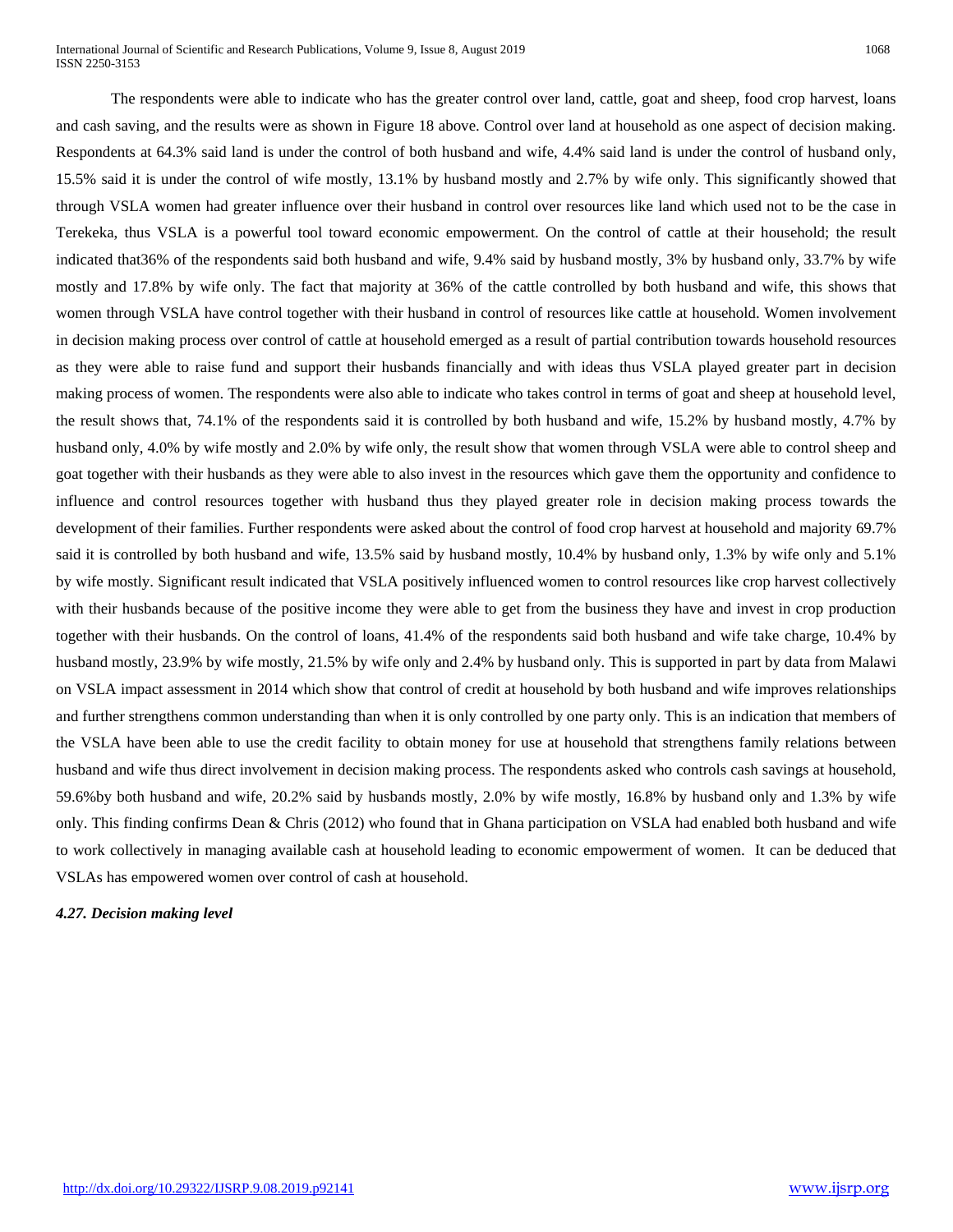

# *Figure 19: Decision making level*

The respondents were able to indicate who decides on the levels of decision making at household regarding the common resources available, the results were as shown in Figure 19 above. From the result, total number of 65% said both husband and wife decide together on the crops to be grown, 15% decision made by wife mostly, 10% by husband mostly, 7% by husband only and 3% by wife only. This agrees with evidence from Tanzania (Brannen 2010) and Rwanda (Lacalle et al. 2008) which suggest that participation in the Village Savings and Credit Association has given power for men to decide collectively with husbands as they contribute financially to the welfare of their families, hence giving them control. The respondents were able to indicate who decides on the selection of IGA at household, 40% said husband and wife, 20% by wife mostly, 24% by wife only, 12% by husband mostly and 4% husband only. This finding supports the view of Holme, (2009) that because of microfinance, the poor can invest in incomegenerating activities that increase their economic security; It can be deduced that VSLAs have enabled the women members to take active control towards control of small business selection at household. On the decision related to the children education at household, the result show that 77% said both husband and wife involved, 12% by husband mostly, 6% by husband only, 4% by wife mostly and 2% by wife only. This confirms the findings by Corner (2010) that participation in VSLAs had a substantial positive impact on active decision making. It can therefore be deduced that participation in VSLAs has empowered women towards active involvement in decision making process at household like in children education. Further decision level analysis done on the number of children at household, the result indicated that 65% said both husband and wife decided collectively, 15% said mostly husband, 13% said husband only, 6% said wife mostly and 1% said wife only. These findings differed with those of a study by Conner (2010) in Tanzania which revealed that quantitative data suggests that participation in VSLAs have little effect in deciding the number of children by women at household and it confirms otherwise and this is an indication that women have successfully contributed in decision making in regards to the number of children at household. The respondents were able to point out who decides on the clothes for children at household, the outcome indicated that 39% said both husband and wife decided on the purchase of clothes for children at household. 24% said wife mostly decides on that, 21% said wife mostly, 11% said husband mostly and 5% said husband only and it signifies that women were actively involved in the decision making for the clothes of their children at household. On who decides on the purchase and sell of cattle at household, the result as shown above in Figure 19 revealed majority of the respondents at 60% acknowledged that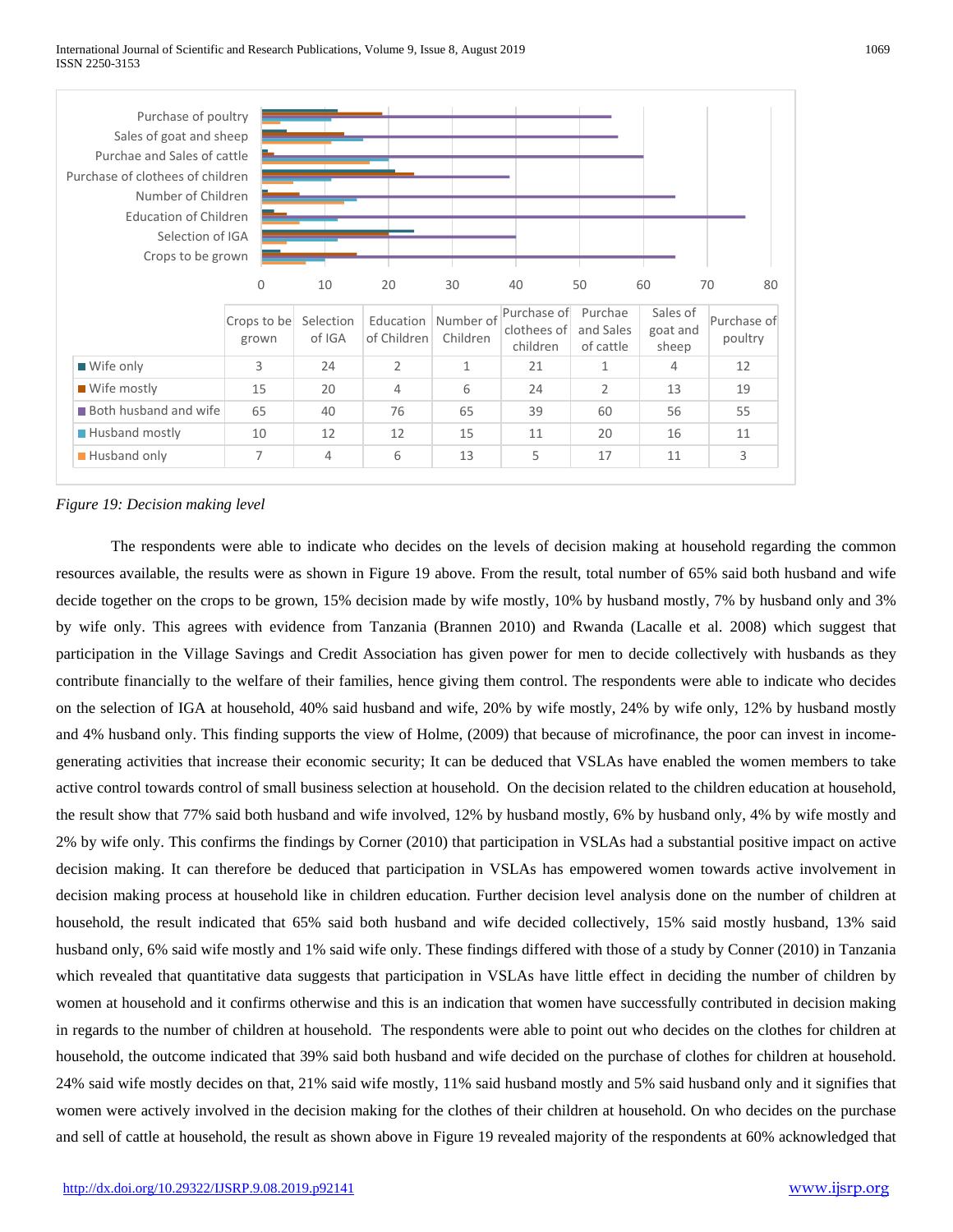both husband and wife decided collectively. 20% said it is decided by husband mostly, 17% by husband only, 2% by wife mostly and 1% by wife only. This finding concurs with the view of Hugh (2005), that VSLA provides access to capital for women who allows them to contribute towards purchase of cattle at household which in turn give them control over their sale collectively with their husbands. Asked who decides on the purchase and sale of goat and sheep at household, 56% said both husband and wife decide together, 16% mostly by husband, 13% mostly by wife, 11% by husband only and 4% by wife only. This finding shows that through VSLA women were able to participate in decision making process at household by jointly making decisions on the purchase and sale of goat and sheep at household and lastly the respondents were able to indicate who make decision on the purchase of poultry at household and it clearly indicated that 55% said both husband and wife make the decision jointly, 19% by wife mostly as member of VSLA, 12% by wife only, 11% by husband mostly and 3% by husband only. This greatly confirms Dean and Chris (2012) who find that women members in VSLA have power at household to take part in decision making as the finance they get from their business helps in uplifting their home economically, hence having voice.

# *4.28. Improvement in household decision making after joining VSLA.*

The respondents were able to indicate whether they have experienced improvement in household decision making after joining VSLA, the results were as shown in Fig 20.



*Figure 20: Improvement in household decision making after joining VSLA*

Asked if there were improvements in decision making at household after joining VSLA, 97.6% said yes and 2.4% said no. This finding indicates that participation in VSLA has empowered the women to gain bargaining skills, present themselves to their spouses thus improvement in decision making process as they get involved in all the process.

# *4.29. Relationship with spouse*

Table 6: Improvement in relationship with spouse

|       | Frequency | Percent |
|-------|-----------|---------|
| Yes   | 292       | 98.3%   |
| No    |           | 1.7%    |
| Total | 297       | 100.0%  |

The respondents were able to indicate if there was improvement in relationship with spouse; the result was as shown in table 6 below. Asked to express if there were improvement in relationship with spouse, 98.3% said yes and only 1.7% said no. This finding concurs with Dean &Chris (2012) that participating women in Uganda are more likely to get involved in decision making process at household as they have the money that contributes directly towards household welfare which makes, they too have voice. However,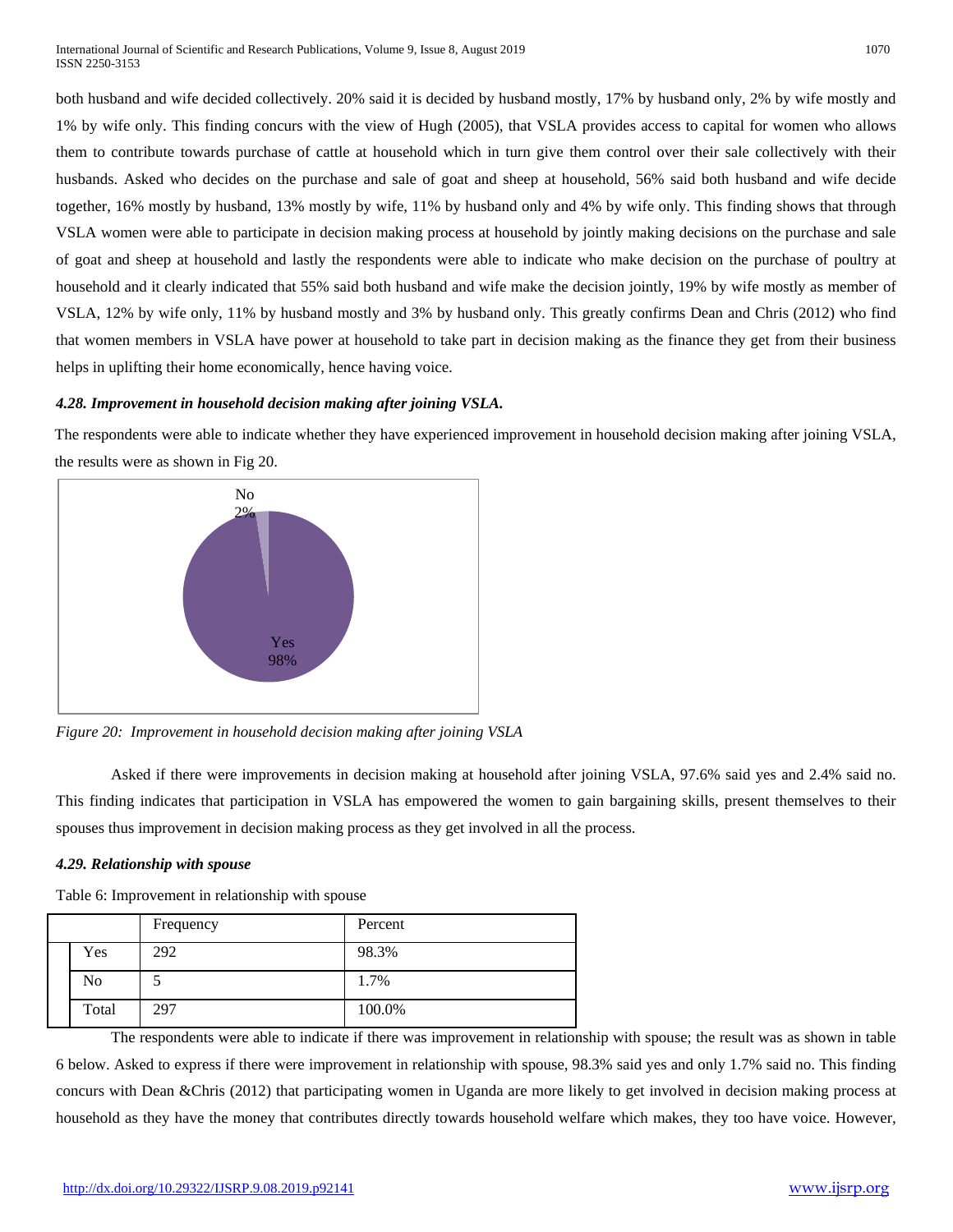for the study in Uganda the women's ability to get involved in decision making not only linked to money but other factors like respect to their husbands and cooperative spirit. This is an indication that VSLA had positive impact towards improvement in relation between husband and wife at household.

# *4.30. Expression in the level of improvement in relation with spouse*

The respondents were able to indicate their level of improvement in relations with spouse, the results were as shown in figure 21 below. Asked to rate their expression in the level of improvement in relations with spouse, 60.9% indicated good, 31.0% said significant, 4.0% both said it was fair and slight. This signifies that VSLA partly contributed positively towards improvement in relationships with their spouse since they can support their husbands with family responsibilities financially and other moral duties like good advices.



*Figure 21: Expression in the level of improvement in relation with spouse*

# *4.31. Empowerment of women by VSLAs in assets ownership.*

This section of the study sought to assess the level of ownership of assets by women at household as a way of economic empowerment. Two aspects include material assets and monetary assets assessed. These were: amount of money resources, animal resources and land resources which are common aspects in Terekeka.

# *4.32. Personal cash saving*

The respondents were able to indicate if they have personal cash saving or not, the results were as shown in figure 22.Asked if they have personal cash saving or not, 99.7% said they have cash savings and only 0.3% of the respondents did not have cash savings which is representative of only one person who said her saving was converted to cover for the loan which she took and was unable to repay back, so all the accumulated savings were used to cover up the saving but she was still member of the group.

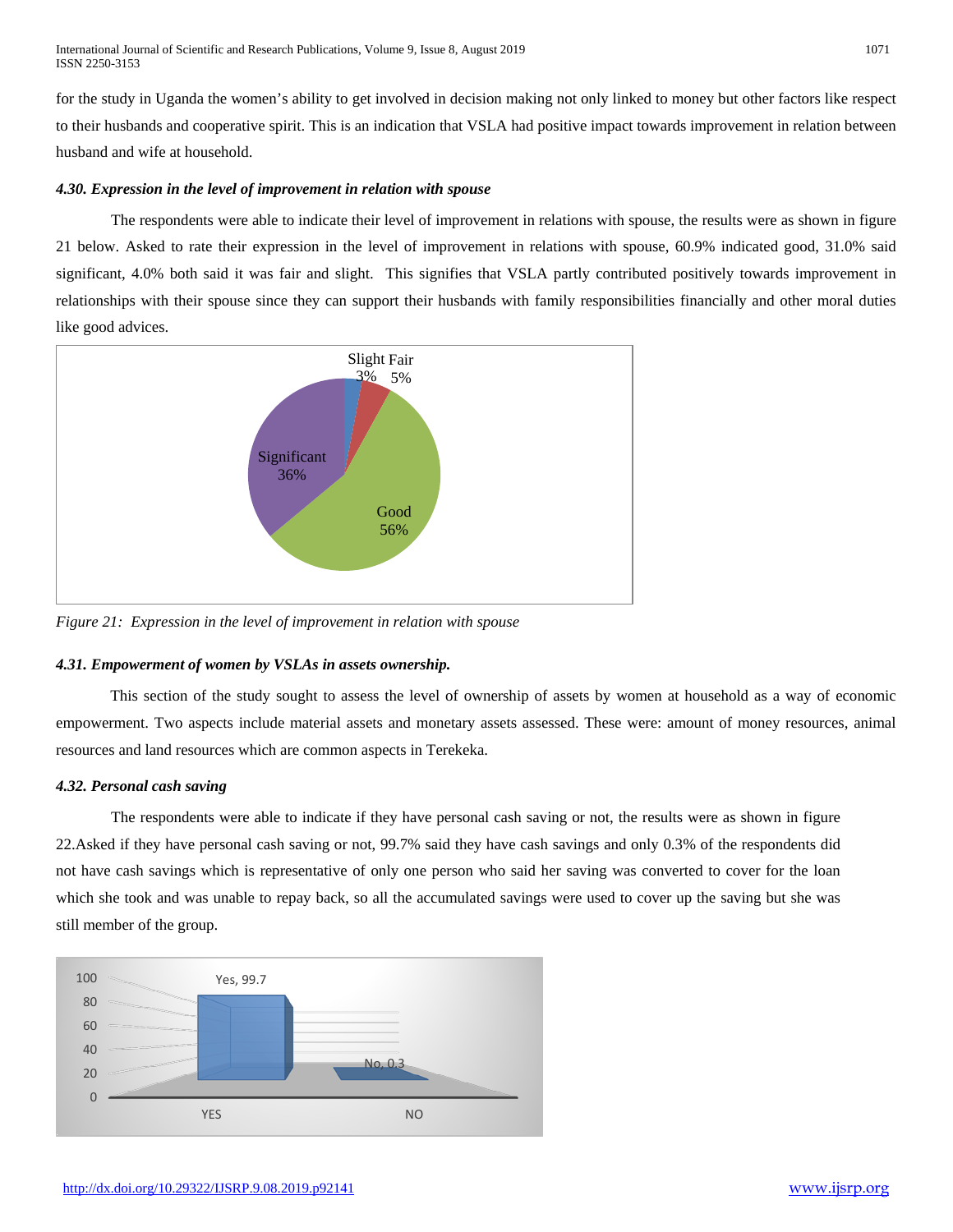# *Figure 22: personal cash saving*

# *4.33. Amount of money saved in South Sudanese Pound (SSP)*

The respondents were able to indicate the amount of money they have in their saving accounts with the group and members were asked how much they were having in their saving and nearly a half (47.8%) have amounts ranging between 10,000-20,000 SSP. In this study40.7% of the respondents have between 20,000-50,000 SSP, 7.2% have between 0-10,000 SSP and 4.4% have between 50,000 SSP and above. The amount of money owned by the saving group members were so significant which were in the group saving and has given them the opportunity to borrow to start and expand businesses. Ownership and access to capital has empowered the women economically in relation to asset ownership.



*Figure 23: Amount of saving money in SSP*

# *4.34. Where do u keep your personal cash*

The respondents were able to indicate where they keep their personal cash saving, the result was as shown in figure 24 below. Members were asked where they keep their money, 88.9% of the members said their savings were kept with the saving groups where they belong. 11.1% said their spouse keep their savings. Through VSLA women were able to keep their money safe which is an asset for themselves and their families, thus women empowerment.



*Figure 24: Custody of personal cash*

# *4.35. Personal asset*

Table 7:Personal asset other than cash savings

|     | Frequency | Percent |
|-----|-----------|---------|
| Yes | 295       | 99.3%   |
| No  |           | 0.7%    |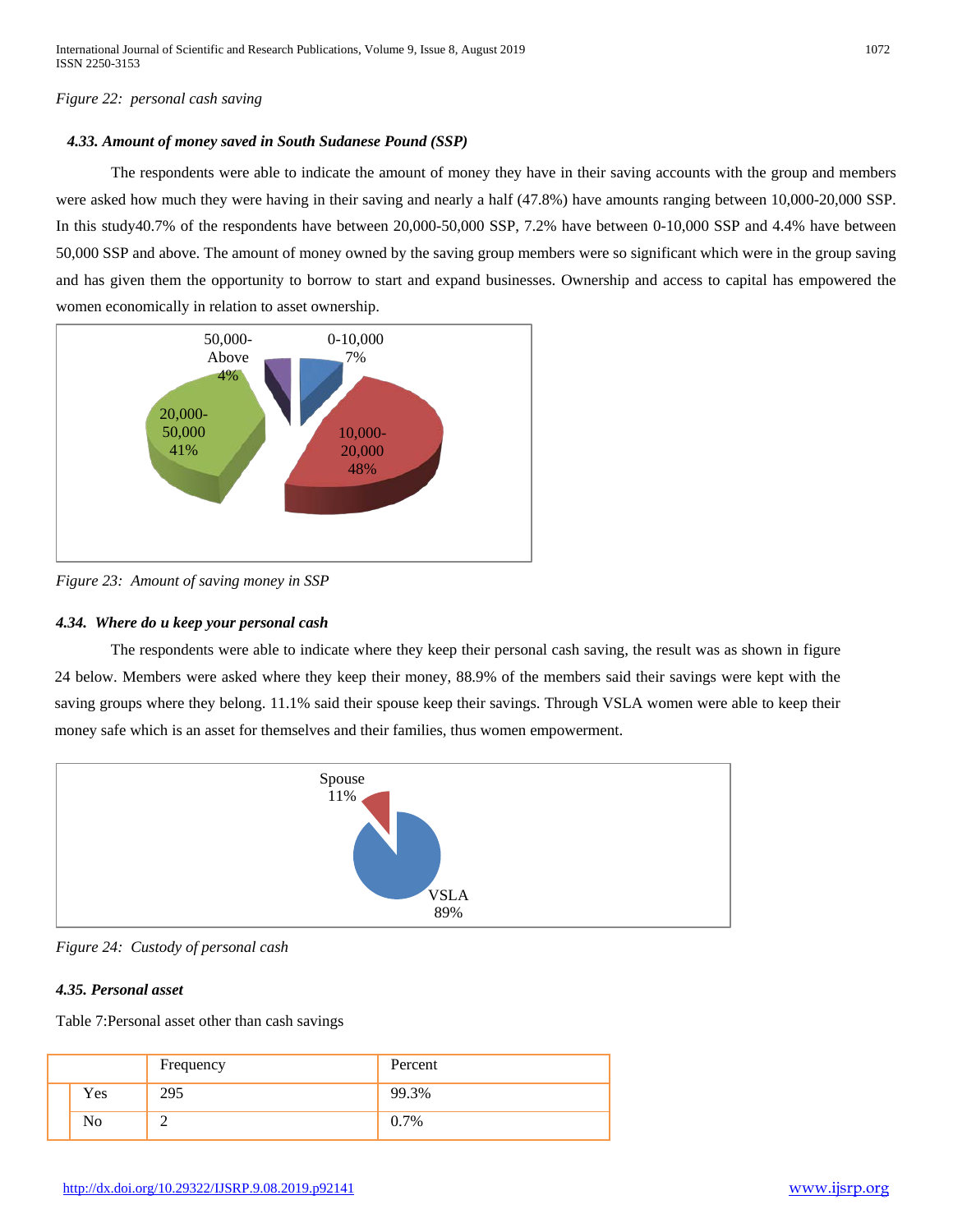| ١O |  |
|----|--|
|----|--|

Asked if they have other assets apart from cash and 99.3% of the respondents said they have and 0.7% said they don't have which is representative of 0.7%. The most common assets the members mentioned include land, cows, heifers, calves, goat and sheep, grains and chicken as the most common ones in Terekeka context. The access to these assets were associated to participation in the VSLA as 80% confessed to acquired them after joining the group which has given an indication that VSLA had positive impact towards access to other assets as mentioned above.





# *Figure 25: Ownership of asset at household level*

The respondents were able to indicate who owns chicken, grains, goat and sheep, calves, heifers, cows and land at household, the results tabulated as shown above infigure25.Asked about the ownership of chicken and its sale at household, majority at 51.5% said both husband and wife collectively responsible for the ownership and sale of chicken, 47.5% said ownership and sale by wife only and 1.0% by husband only, the fact that both husband and wife have the greatest percentage, it signifies that women were able to contribute positively towards their household welfare and this were able to have the rights to ownership. The respondents were asked on the ownership of farm grains at household level, 73.7% said ownership both by husband and wife, 23.9% said ownership of gains by wife only at household and 2.4% said by husband only and this result confirms the findings of Anyango et al. (2006), who found that VSLA members are more likely to own farm products at household and enjoy better feeding at home. Of the 297 respondents who were asked about the ownership of goats and sheep, 77.1% said ownership by husband and wife, 19.2% by husband only and 3.7% by wife only. This finding show that women have control and say over resources as a result of the VSLA according to CARE assessment report on impact of VSLA in Tanzania in 2014.Majority of the respondents at 51.9% said calves owned by husband and wife, 47.5%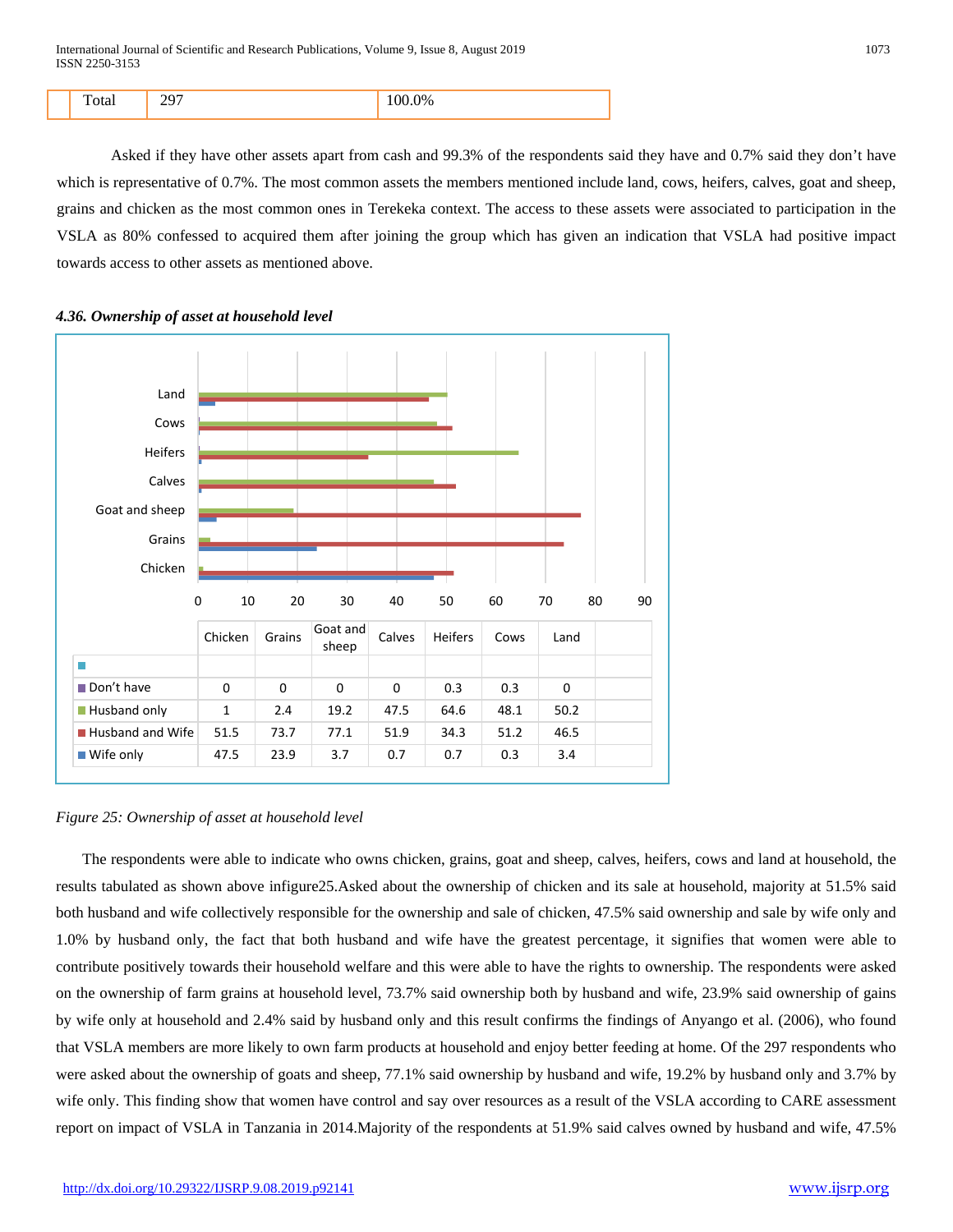by husbands only and 0.7% by wife only this it indicated that through VSLA activities, women were able to contribute financially in purchase of calves as such they have the share to own because of their contribution. The ownership of heifers at household shows that 64.6% by husband alone, 34.3% ownership by both husband and wife and 0.3% do not have heifers. The finding indicated that heifers were dominantly owned by husbands, this is because most of the heifers were inheritances from the parents to their sons as such women have little ownership over them. The respondents further indicated that majority (51.2%) said ownership of cow collectively by both husband and wife, 48.1% by husband only, 0.3% by wife only and 0.3% not having any cow at home. This finding showed that women played a very big role toward ownership of cows at household, this was because they were able to contribute towards the purchase of the cows at household as a result of participation in VSLA, thus VSLA contributed positively towards ownership of cattle as an asset. Lastly respondents on ownership of land indicated that 50.2% said land at household owned by husband only, 46.5% by both husband and wife and 3.4% only by wife. Land being mostly inheritance from parents, mostly it gave higher chances for the men/husbands to own them, however those which were acquired after marriage, they were owned by both husband and wife which gave women access to own land which is an asset and Khandker (2005), state that Microfinance programs are generally reported to have a positive impact on the level of household asset ownership especially for women.

## **CHAPTER FIVE**

# **SUMMARY OF FINDINGS, CONCLUSIONS AND RECOMMENDATIONS**

#### *5.1 Introduction*

This chapter presents the summary of the findings of the main study, conclusions recommendations and contribution to knowledge base. It also gives suggestions for further studies.

#### *5.2 Summary of Findings*

The main sample comprised 300 respondents, 297 respondents were reached, and their questionnaires completed for analysis. This gave a response rate of 99%. Among the 12 respondents targeted for the Key Informant Interviews (KIIs), 11 were reached and data sourced from them for analysis. This represented a response rate of 91.67%. Out of the respondents interviewed, 100% were women as per the main goal for this study. 70.7% between 25-40 years, 20.5% between less than 25 years and 8.8% 40 years and above. 100% of the respondent all married. 69.7% never attended school (illiterate), 11.8% can read and write, 9.4% of the respondents had obtained secondary school level of education and above, 9.1% of the respondents had obtained primary school and junior education signifying that VSLA is key towards the illiterate people. 68.4% were not head of the household and 31.6% of the respondents were head of their families. 100% were members of the VSLA.

All the members interviewed have small business which they were operating and 56.2% operated their business for 2-3 years since joining the VSLA, 37.7% of the respondents have operated their IGA for less than one year and 6.1% of the members operated their business more than four years. 85% of the respondents started up their small business using loans from the VSLA, 11% from savings which they were doing, 2% of the respondents got their capital from friends and 2% got theirs through donations.93.9% of the respondents said yes their business improved greatly in terms of increase in profits, income and size of the stocks, 6.1% of the member said they have not experienced any improvements in their IGA. 96.6% attended business selection planning and management training and 3.4% of the respondents did not attend the training. 57.2% of the members said BSPM training had a very big positive impact on their business, 30.0% said the positive impact was very high, 9.1% said the impact was low and 3.7% said the positive impact was very low. 97.0% of the members said they have borrowed from the savings during the past 12 months, 1.7% said they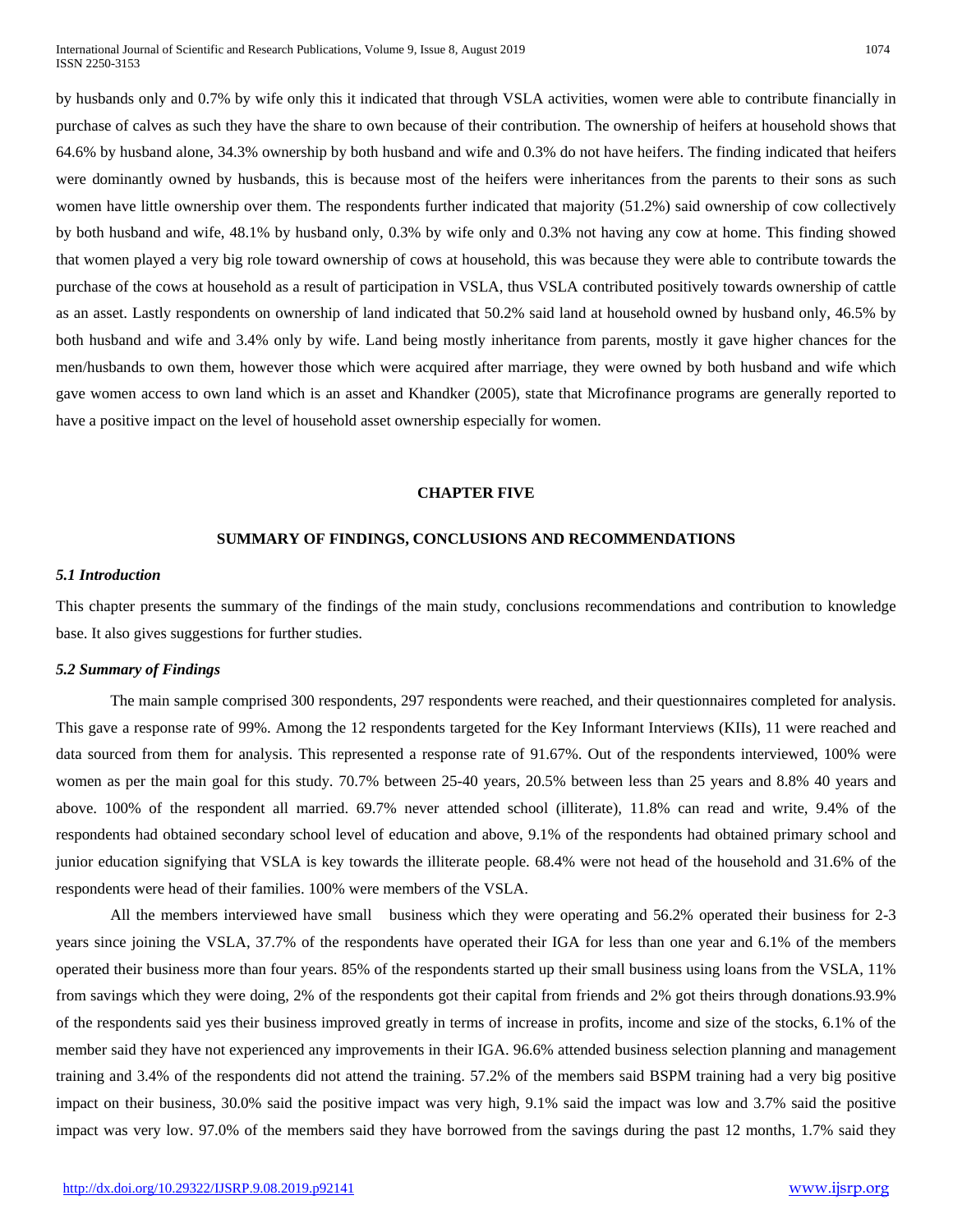feared that they will not be able to pay back the money and 1.3% of the respondents' said they did not borrow because of lack of collateral or security and 3.0% did not borrow due to lack of collateral and fear for inability to pay. 88.2% borrowed for running petty trade (business), 4.8% borrowed for Repayment of other loans, 4.7% to cover social expenses, 0.3% borrowed to cover medical expenses and 2% of the respondents did not borrow, hence the above finding showed that VSLA has contributed positively towards increase in business income of the women as an aspect of the economic empowerment.

Among the members, 99.7% indicated that they have actively participated in community local activities like meetings and electoral process, 0.3% of the respondents have not participated in the community local activities. 48.5% of the respondent said their spouse were highly comfortable about their participation in community activity, 46.5% said their spouse were comfortable, 2.4% said their husbands were neutral, 1.3% said their husbands were uncomfortable and 1.7% of the respondents said their spouse were highly uncomfortable. 39.1% said their ideas were taken into consideration most of the times, 47.5% of the respondents said sometimes, and 5.4% said their ideas were always considered and 8% said their ideas were never considered. 79% stated that it was both the wife and the husband in deciding the membership. 12% of the decision made by the wife in joining the VSLA and 9% decided by the spouse. 46% said sometimes they were able to convince their spouse. 36% said most of the times they were able to convince their spouse in decision making. 14% said always they were able to convince their spouse and 4% said they were never able to convince their husbands in household related decision-making process. 47% said sometimes their husbands agreed to their ideas. 24% said their spouse most of the time agreed to their ideas 20% said always their spouse agreed to their ideas and 9% confessed that their husbands never agreed to their ideas. 64.3% said land is under the control of both husband and wife. 4.4% said land is under the control of husband only, 15.5% said it is under the control of wife mostly. 54.4% by husband only and 2.7% by wife only. 36% of the respondents said both husband and wife, 9.4% said by husband mostly, 3% by husband only and 33.7% by wife mostly. 74.1% of the respondents said it is controlled by husband and wife, 15.2% by husband mostly, 4.7% by husband only and 4% by wife mostly. 69.7% said it is controlled by husband and wife, 13.5% said by husband mostly, 10.4% by husband only, 1.3% by wife only and 5.1% by wife mostly. 41.4% of the respondents said both husband and wife take charge, 10.8% by husband mostly, 23.9% by wife mostly, 21.5% by wife only and 2.4% by husband only. 59.6% by both husband and wife, 20.2% said by husbands mostly, 2% by wife mostly, 16.8% by husband only and 1.3% by wife only. On decision making level at household, decision making on crops to be grown 65% by both husband and wife, 15% by wife mostly, 10% by husband mostly, 7% by husband only and 3% by wife only. On selection of IGA, 40% by both husband and wife, 20% by wife mostly, 24% by wife only, 12% by husband mostly and 4% husband only. On education decision, 76% both husband and wife involved in children education, 12% by husband mostly, 6% by husband only, 4.0% by wife mostly and 2.0% by wife only. 65% said both husband and wife decided collectively on the number of children, 15% said mostly husband, 13% said husband only, 6% said wife mostly and 1% said wife only. 39% said both husband and wife decided on the purchase of clothes for children at household. 11% said wife mostly decides on that, 5% said wife mostly, 24% said husband mostly and 21% said husband only. 60% acknowledged that both husband and wife decided collectively on the purchase of and sales of cattle, 20% said it is decided by husband mostly, 17% by husband only, 2% by wife mostly and 1% by wife only. 56% said both husband and wife decide together on the purchase and sales of goat and sheep, 16% mostly by husband, 11% mostly by wife, 13% by husband only and 4% by wife only. 55% said both husband and wife make the decision jointly on the purchase of poultry, 11% by husband mostly, 3% by husband only, 19% by wife mostly and 12% by wife only. On the expression in the level of involvement in decision making at household 56% said it was good. 36% said it was significant, 3% said it was slight and 5% said it was fair. On the improvement in relationship with spouse, 98.3% said yes and only 1.7% said no. On the expression in the level of improvement in relations with spouse, 60.9% indicated good, 31.0% said significant, 4.0% both said it was fair and slight. Finding showed that VSLA contributed positively towards economic empowerment of women in terms of decision-making process.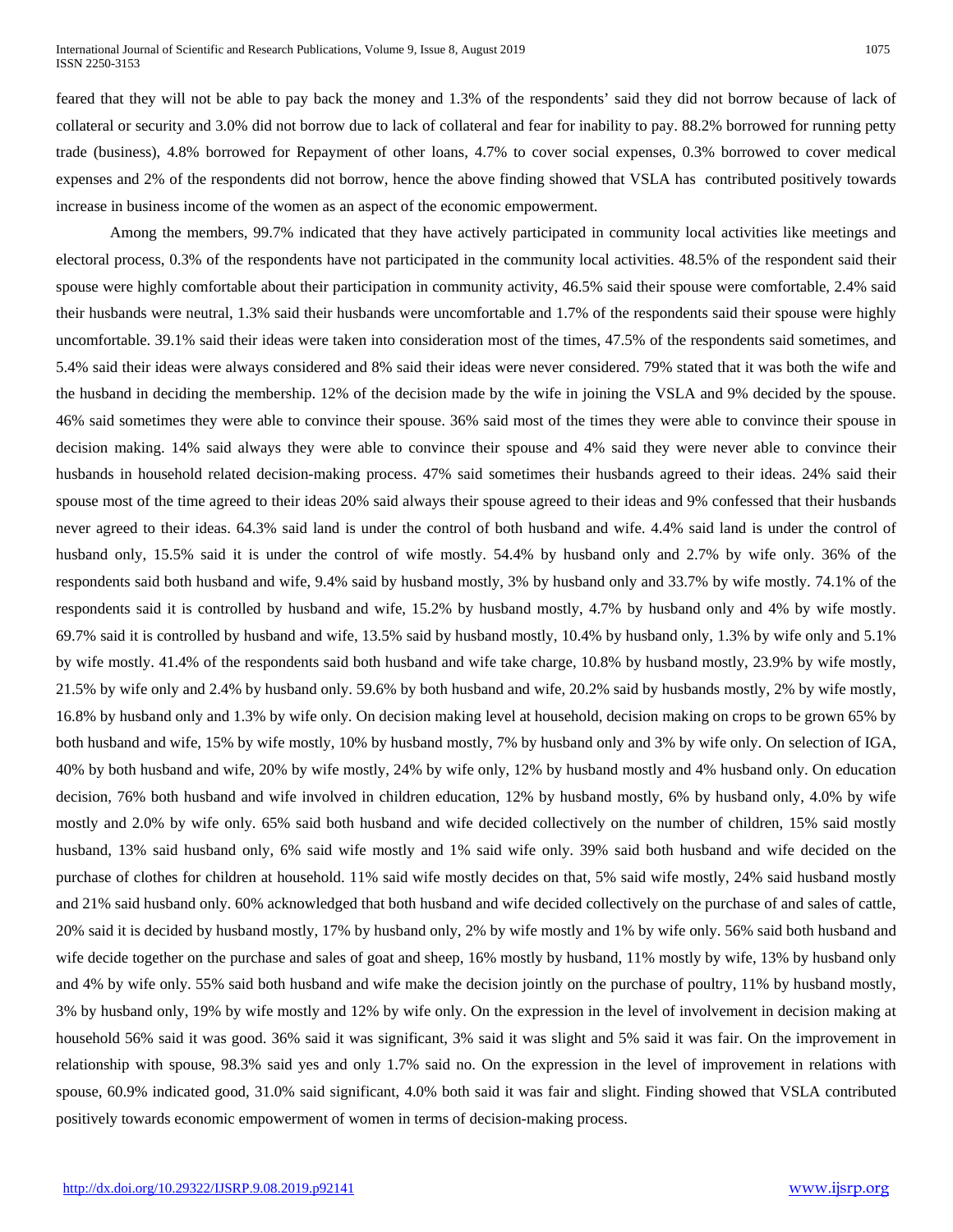In total, 99.7% said they have cash savings and only 0.3% of the respondents did not have cash savings which is representative of only one person. 47.8% have amounts ranging between 10,000-20,000 SSP. 40.7% of the respondent have between 20,000-50,000 SSP, 7.2% have between 0-10,000 SSP and 4.4% have between 50,000 SSP and above., 89% of the members said their savings were kept with the saving groups where they belong. 11% said their spouse keep their savings. On having other assets apart from cash and 99.3% of the respondents said they have and 0.7% said they don't have which is representative of only 2 people. 51.5% said both husband and wife collectively responsible for the ownership and sale of chicken. 47.5% said ownership and sale by wife only and 1, 0% by husband only.73.7% said ownership both by husband and wife. 23.9% said ownership of gains by wife only at household and 2.4% said by husband only. 77.1% said ownership by husband and wife, 19.2% by husband only and 3.7% by wife only.51.9% said calves owned by husband and wife, 47.5% by husbands only and 0.7% by wife only. On ownership of heifers, 64.6% said ownership of heifers by husband alone, 34.3% ownership by both husband and wife and one-person representative of 0.3% do not have heifers. 51.2% said ownership of cow collectively by both husband and wife, 48.1% by husband only, 0.3% by wife only and 0.3% not having any cow at home. 50.2% said land at household owned by husband only, 46.5% by both husband and wife and 3.4% only by wife and thus VSLA contributed positively towards assets ownership of women as an aspect of economic empowerment.

#### *5.3 Conclusion*

Based on the findings of the study as summarized above, it can be concluded that VSLA methodology is a worthy initiative as it empowers women economically in terms of increase in business income, improved decision-making process at community and household and asset ownership. The study established that more women become empowered economically because of the participation of women from those households in the VSLAs.

The first objective was to examine VSLA empowerment of women towards increase in business income level in Terekeka County. From the findings, it was noted that VSLAs had empowered women towards increase in business income at household through having small business income, operation IGA for over a year which gave them experience to run profitable business, provision of starting capital for small business from VSLA, business skills gaining through training on business selection, planning and management which gave them the opportunity to profitably operate their business.

The second objective was to assess VSLA empowerment of women in Decision-making process at household and community level in Terekeka County, The findings established that VSLAs had empowered women towards increased and better decision making at household and community through participation in community activities like meetings where women got the courage to express their ideas openly, their spouse feelings were comfortable towards their participation, spouse were able to allow their wives to participate in VSLA after seeing the impact with their successful groups, majority were able to convince their spouse in decision making at household, spouse and other family members able to buy the ideas of the women. Further finding showed that women participating in the VSLA had strong influence and control over resources in terms of decision making at household on control of cattle, poultry, goat and sheep, purchase and sale of crop harvest, crops to be grown, loan utilization, savings utilization, children education and purchase of clothes for children.

The third objective was to find out VSLA empowerment of women towards assets ownership at household in Terekeka County. The ownership of asset by women at household can be attributed to the participation of the women in VSLAs, this was seen through women having access to capital through saving accumulations, ownership of other assets other than cash savings include cattle, chicken, crop grains, goat and sheep, calves, heifers and land.

The fourth objective was to identify gaps in relations to the VSLA program in the supported groups, some of the key gaps identified include limited support in terms of training opportunities to the members, poor formal financial services like Banks that can offer other service products like insurances, fluctuation of commodity process affecting business, high inflation in the country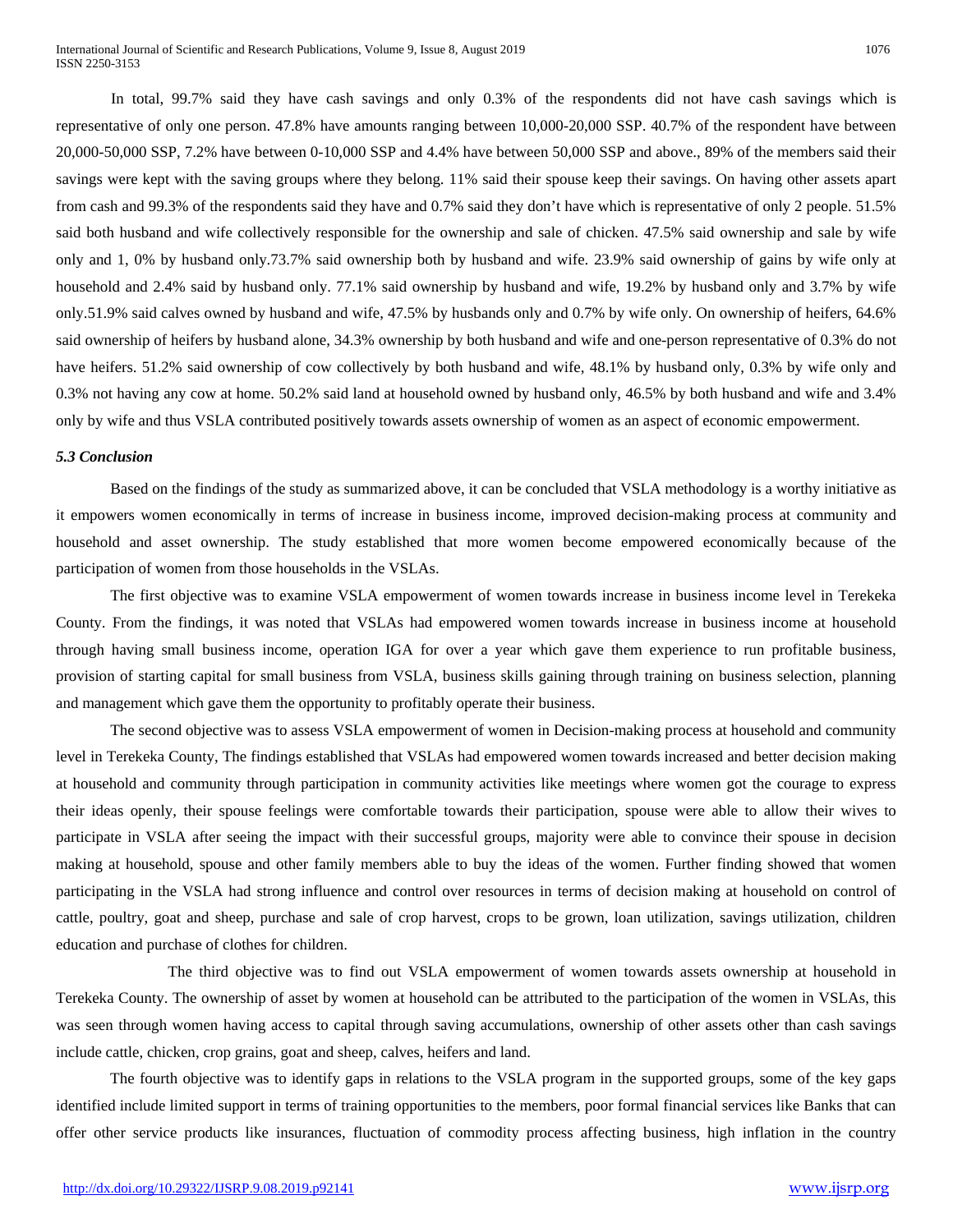especially Terekeka, insecurity along the road making transportation a challenge and bad road during rainy season thus delivering products becomes difficult to lend money from their VSLAs to buy adequate food for the household members. Moreover, participation in VSLAs enabled the women to address unexpected circumstances that compromise their household food security by among other things building their capacity to manage entrepreneurial risk for IGAs. As a result, nutritional stability and security at the household has been enhanced.

#### *5.4 Recommendations*

From the finding of the study, the researcher wishes to make the following recommendations;

- There is need for Stromme Foundation to recognize that poor people need a range of financial services not just savings and credit, given that their incomes are 'low, unpredictable and irregular'. They need to enhance linkages of the established VSLAs to financial and agricultural institutions.
- The government should invest in time-saving infrastructure, such as basic energy and water infrastructure or the organized provision of childcare services, to reduce the time and effort women dedicate to providing household services so women can have more productive hours.
- The government should enhance women's ability to access better markets. This can be accomplished by investing in infrastructure and transportation services that enable women to travel safely, in a reasonably priced and culturally appropriate way; sharpening their negotiating skills; and by facilitating women's participation in associations or cooperatives.
- To maximize the positive effect that VSLAs is having in empowering women economically, Stromme Foundation should make efforts to increase women's ability to generate and control income by involving their husbands on round table discussion about the roles of women at home.
- The government should enhance women's ability to fulfill their roles as bread winners and businesswomen by improving women's access to resources, technology and information. More efforts should be put to safeguard women's right to land ownership.
- Better taxation policy for the rural women doing small business in the market through reduction on service tax by government, this will motivate women in joining business industry.
- Stromme Foundation must advocate for better security through the government to encourage safer movement of people, goods and services along Terekeka-Juba road.

5.5 Contribution to Knowledge base

To examine VSLA empowerment of women towards increase in business income level in Terekeka County

# **Objective of the study Contribution to the body of knowledge**

It was found out that through loan facility, VSLAs have enabled members economically to increase their business income. It was

Established that increase in business income was linked to the ability of members to borrow and invest into the business by buying more stock. Women's participation in business skills training was also found to enhance increase in business income.

To assess VSLA empowerment of women in Decision-making process at household and community level It was established that VSLAs enhanced the ability of women to participate in decision making process at community and household by improving the confidence and leadership level of the members. They made women to take part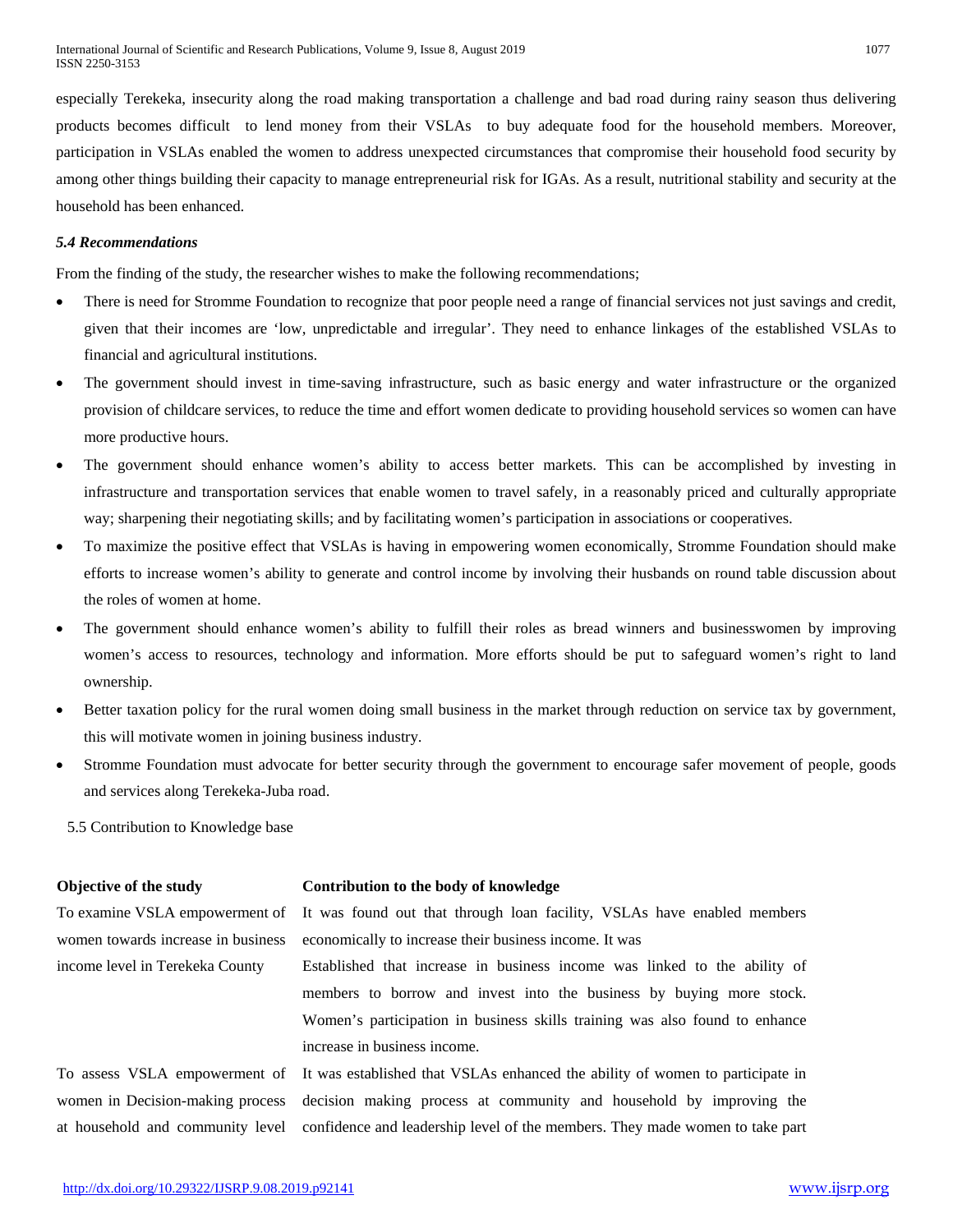International Journal of Scientific and Research Publications, Volume 9, Issue 8, August 2019 1078 ISSN 2250-3153

in Terekeka County. easily in meetings and other community events more easily without fears and intimidation from their male counterparts. It was also found out that the ability to make decisions relating to household related matters was boosted hence empowerment. To find out VSLA empowerment of women towards assets ownership at household in Terekeka County Participation in VSLAs enhanced women ability to own variety of assets. This was through: strengthening the financial ability, imparting knowledge on business to access finances and enabling the women to engage more in decision making relating to purchase and ownership of assets. To identify gaps in relations to the VSLA program in the supported The study conducted helped in identifying` some of the gaps that affect the

women in the process of running their daily business of IGA, saving and other community development activities in Terekeka County like limited training and lack of formal banks.

5.6 Suggestions for further research

The researcher suggests that;

groups

- A study should be conducted on the influence of VSLA in empowering men towards household economic and social stability in Terekeka County.
- A study should be conducted on the effect of VSLA on the retention and transition of secondary school girls in Terekeka County.

# **ACKNOWLEDGEMENTS**

My greatest thanks and heartfelt appreciation go to my University supervisors, Dr. Lydia Mwaura and Rev. Martin Otiende for their guidance, valuable comments and encouragement during this study. I also extend my thanks to my external examiners Mr. Lawrence Ofunja and Mr. Lawrence Wakanyua for their valuable comments and guidance in compiling this research thesis. Special thanks to Mr. Okuku Michael, as acting head of Department, for the allocation of the two supervisors, Dr. Mavole for coordinating the whole research process of the Faculty, and not forgetting all the CUEA staff for their contributions during presentations.

I would also like to express my sincere appreciation and thanks to Stromme Foundation former Regional director Mrs. Priscilla Mirembe Serruka for giving me the opportunity to continue with my studies while working and financial support of 50% of the cost of my tuition. Special thanks to Stromme Foundation South Sudan Country team leader Mr. Otik Robert Monoji for authorizing and granting me permission to conduct the study under the SF VSLA supported project in Terekeka County. I would like to appreciate the field office leadership team members and all beloved SF partner Support for Peace and Education Development Program (SPEDP) staff members for their sincere support and encouragement in the entire research process. Unreserved appreciation goes to the field work enumerators who carefully and patiently collected data for this study. Many thanks and appreciation also go to the study respondents for their valuable information and time for interview and group discussions, without whose cooperation the study would not have been possible.

Finally, I would like to express my deepest thanks to my wife Juwa Stella Elias and my children, Lovi Fintan Joseph, Fuli Zion Joseph and Yangi Noelle Joseph for their all-round support and patience showed during the study process. I am indebted to my mother Lindrio Agnès and brothers Andruga Linous and Koji Justin for their encouragement, valuable comments, and advice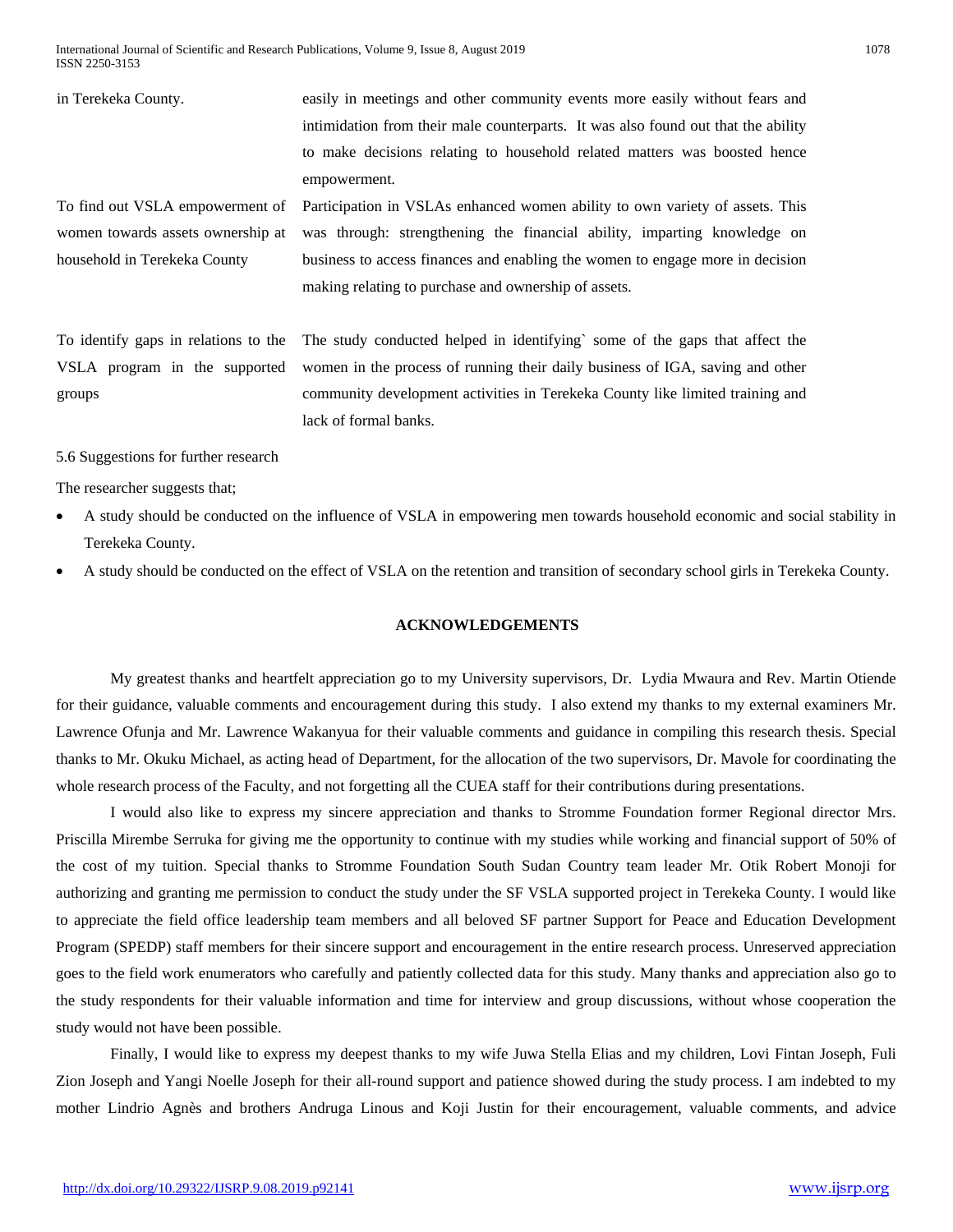throughout the course of my study. Above all I would like to praise the almighty God for giving me the courage and endurance to finalize this thesis.

#### **REFERENCES**

Allen, H. (2011). Village Savings and Loan Associations (VSLAs): *Program Guide and Field Operations Manual*, 11, 27-35.

Bhalotra, J (2013) "Review of economics and statistics: A Zambian case study." *Journal of Development Studies,* 37, 81-100.

Bisnath, S. (2015). Challenges of the Gender Empowerment Measure*. Women on the move, 12, 35-40.*

CARE, 2017. Road to poverty Eradication, CARE *VSLA success,*70, 28-51.

Cheston, R. (2016). Poverty in Africa, *Women success*, 1, 201*.*

Conner B. (2010). An Impact Study of the Village Savings and Loan Association (VSLA) *Program in Zanzibar, Tanzania. BA Thesis, Wesleyan University*. 100, 55.

Daley.S. (2010*).* State of the Microcredit Summit Campaign Report, Washington D.C.: *Microcredit Summit Campaign*, 14, 78.

Dean, K. (2012*).* Impact of Village Savings and Loan Associations in Ghana*. Savings Conference,* University of Ghana, 13, 34-35.

Deere, C. (2014). "Gender and the Distribution of Wealth in Developing Countries*." Research Paper No*. 206/88-92.

Dupas, P. (2016). Savings Constraints and Microenterprise Development: *Evidence from a Field Experiment in Kenya.* Cambridge, 30, 66.

Duflo, E. (2015). "Grandmothers and Granddaughters*: Old Age Pension and Intra Household Allocation in South Africa." World Bank Economic Review*50:1-51.

Friedmann. J. (2009). Economic Empowerment: *The Politics of Alternative Development.* Oxford: Blackwell, 06, 29-35.

FAO poverty assessment report (2013), *Baseline study*, 12, 13-14.

Gay, I. (2011). Competencies for analysis and applications (7th Ed) *Upper saddle River. NJ: Merril Prentice Hall,* 25,100-115.

Goetz, A. (2009). Gender, Power, and Control over Loan Use in Loan *Programs in Rural Bangladesh." World Development* 29 No.3:50-85.

Hashemi, S.M. (2012). "Rural Credit Programs in Bangladesh*" World Development,* Vol. 25, No.6, 35-53.

Holme, K. (2010). State of the sector report. *Beginning financial services to the Poor*, 45,100-130.

Littlefield, E. (2008). Microfinance an Effective Strategy to Reach the Millennium Development Goals. *Focus Note Series* 25, 30.

Malik, N. H. (2016*).* Impact of Micro Credit on Women*, Pakistan Journal of Agriculture Sciences*, 49, 10-15.

Mayoux, L. 2000. Economic empowerment: *micro-finance and women's empowerment in Africa. Journal of International Development* 15:57-84.

Microcredit Summit Campaign Report. 2011. *Poverty Assessment report, 10,*11-12.

Mercy Corps 2010. Development plan, *Pillars to economic Empowerment*, 12, 29-32.

Mutesasira, L. (2017*). Impact of Savings Services among the Poor in Tanzania. Nairobi, Kenya, 14,*12-30.

Panetta, D. (2010*).* Chars Livelihood Program in Bangladesh: *The Promotion of Village Savings and Loan Associations in a Multi-Input, Rural Livelihoods Program,* 10-15.

Pronyk, P.M. (2009). Microfinance Programs: *Prospects for Sub-Saharan Africa.* JAMA 18: 192-197.

Rogaly, B. (1999) Micro-finance, 'destitute women' and the hard selling of a new antipoverty formula*. Development in Practice* 6: 88-112.

Rowlands, J. (2000). *Empowerment Development in Practice*, 5(10): 10-17.

Rutherford, Z. (2017). Theory of empowerment. *Cash saving group,* 28(21-25).

Scott, M. (2016), *Women decision making process and involvement,* 38